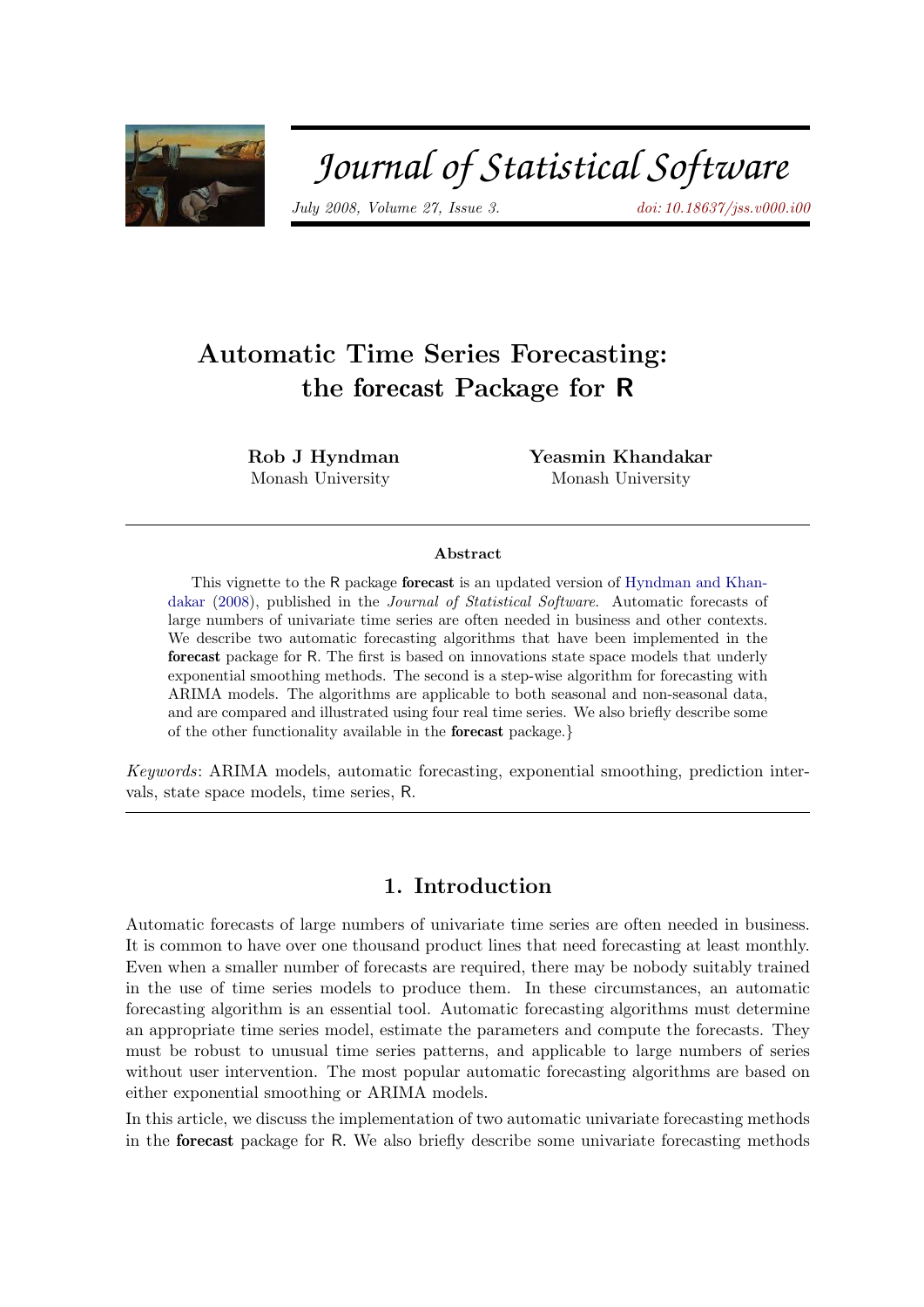that are part of the forecast package.

The forecast package for the R system for statistical computing (R [Development Core Team](#page-21-0) [2008\)](#page-21-0) is available from the Comprehensive R Archive Network at [https://CRAN.R-project.](https://CRAN.R-project.org/package=forecast) [org/package=forecast](https://CRAN.R-project.org/package=forecast). Version 8.3 of the package was used for this paper. The forecast package contains functions for univariate forecasting and a few examples of real time series data. For more extensive testing of forecasting methods, the fma package contains the 90 data sets from [Makridakis, Wheelwright, and Hyndman](#page-21-1) [\(1998\)](#page-21-1), the expsmooth package contains 24 data sets from [Hyndman, Koehler, Ord, and Snyder](#page-20-1) [\(2008b\)](#page-20-1), and the **Mcomp** package contains the 1001 time series from the M-competition [\(Makridakis, Anderson, Carbone, Fildes, Hibon,](#page-20-2) [Lewandowski, Newton, Parzen, and Winkler 1982\)](#page-20-2) and the 3003 time series from the M3 competition [\(Makridakis and Hibon 2000\)](#page-20-3).

The forecast package implements automatic forecasting using exponential smoothing, ARIMA models, the Theta method [\(Assimakopoulos and Nikolopoulos 2000\)](#page-19-0), cubic splines [\(Hyndman,](#page-20-4) [King, Pitrun, and Billah 2005a\)](#page-20-4), as well as other common forecasting methods. In this article, we primarily discuss the exponential smoothing approach (in Section [2\)](#page-1-0) and the ARIMA modelling approach (in Section [3\)](#page-7-0) to automatic forecasting. In Section [4,](#page-11-0) we describe the implementation of these methods in the forecast package, along with other features of the package.

### 2. Exponential smoothing

<span id="page-1-0"></span>Although exponential smoothing methods have been around since the 1950s, a modelling framework incorporating procedures for model selection was not developed until relatively recently. [Ord, Koehler, and Snyder](#page-21-2) [\(1997\)](#page-21-2), [Hyndman, Koehler, Snyder, and Grose](#page-20-5) [\(2002\)](#page-20-5) and [Hyndman, Koehler, Ord, and Snyder](#page-20-6) [\(2005b\)](#page-20-6) have shown that all exponential smoothing methods (including non-linear methods) are optimal forecasts from innovations state space models.

Exponential smoothing methods were originally classified by Pegels' (1969) taxonomy. This was later extended by [Gardner](#page-19-1) [\(1985\)](#page-19-1), modified by [Hyndman](#page-20-5) *et al.* [\(2002\)](#page-20-5), and extended again by [Taylor](#page-21-3) [\(2003\)](#page-21-3), giving a total of fifteen methods seen in the following table.

|           |                         | Seasonal Component |            |                  |  |
|-----------|-------------------------|--------------------|------------|------------------|--|
| Trend     |                         | N                  | А          | М                |  |
|           | Component               | (None)             | (Additive) | (Multiplicative) |  |
| Ν         | (None)                  | N,N                | N, A       | N, M             |  |
| A         | (Additive)              | A,N                | A, A       | A,M              |  |
| $A_d$     | (Additive damped)       | $A_d, N$           | $A_d, A$   | $A_d, M$         |  |
| М         | (Multiplicative)        | M,N                | M, A       | M, M             |  |
| $\rm M_d$ | (Multiplicative damped) | $M_d, N$           | $M_d, A$   | $M_d, M$         |  |

Table 1: The fifteen exponential smoothing methods.

Some of these methods are better known under other names. For example, cell (N,N) describes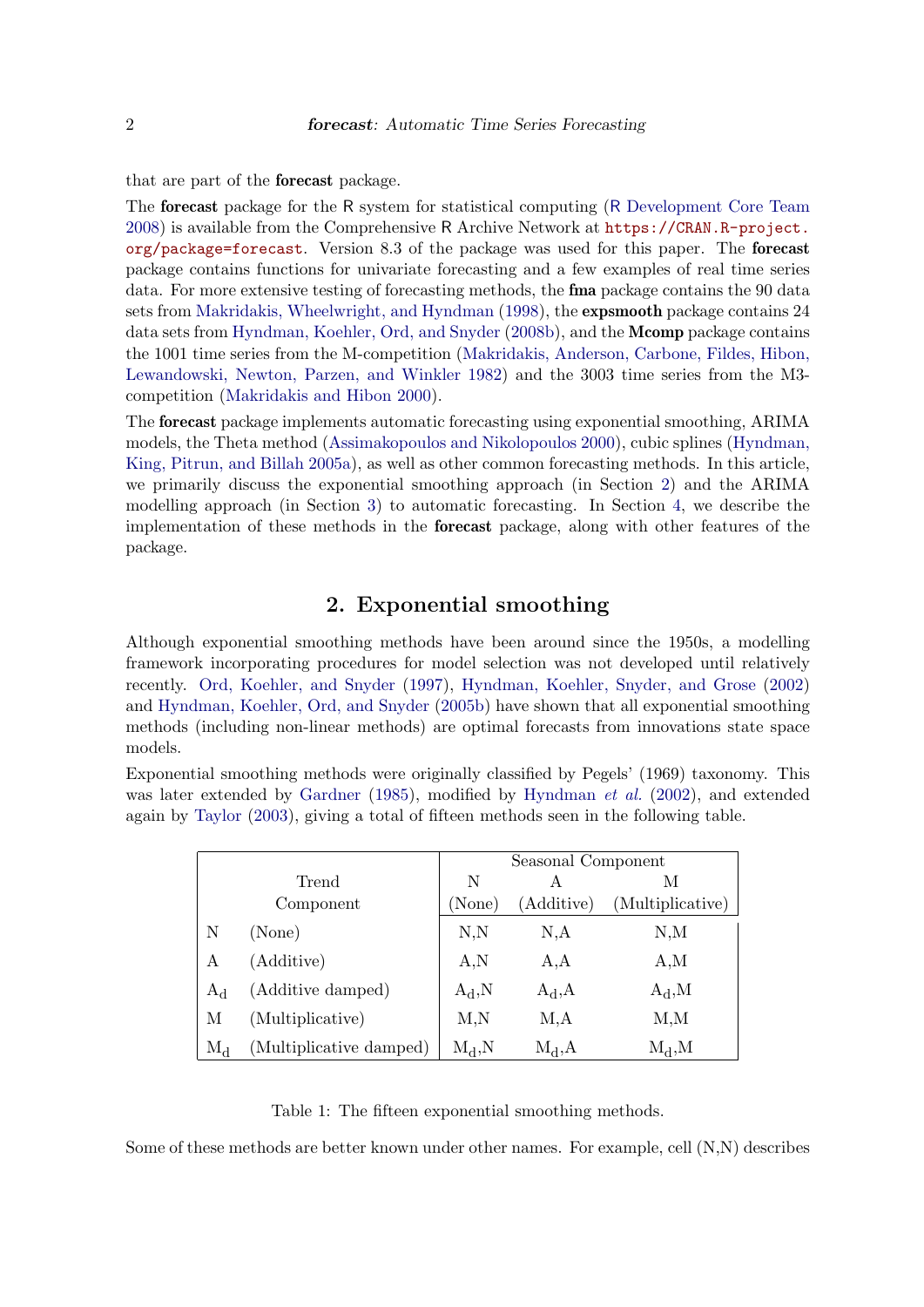the simple exponential smoothing (or SES) method, cell (A,N) describes Holt's linear method, and cell  $(A_d, N)$  describes the damped trend method. The additive Holt-Winters' method is given by cell  $(A, A)$  and the multiplicative Holt-Winters' method is given by cell  $(A, M)$ . The other cells correspond to less commonly used but analogous methods.

### 2.1. Point forecasts for all methods

<span id="page-2-0"></span>We denote the observed time series by  $y_1, y_2, \ldots, y_n$ . A forecast of  $y_{t+h}$  based on all of the data up to time t is denoted by  $\hat{y}_{t+h|t}$ . To illustrate the method, we give the point forecasts and updating equations for method  $(A,A)$ , the Holt-Winters' additive method:

<span id="page-2-2"></span>Level: 
$$
\ell_t = \alpha(y_t - s_{t-m}) + (1 - \alpha)(\ell_{t-1} + b_{t-1})
$$
 (1a)

Growth:  $b_t = \beta^*(\ell_t - \ell_{t-1}) + (1 - \beta^*)b_{t-1}$  (1b)

$$
Searical: s_t = \gamma(y_t - \ell_{t-1} - b_{t-1}) + (1 - \gamma)s_{t-m}
$$
\n(1c)

$$
\text{Forecast:} \quad \hat{y}_{t+h|t} = \ell_t + b_t h + s_{t-m+h_m^+}.\tag{1d}
$$

where m is the length of seasonality (e.g., the number of months or quarters in a year),  $\ell_t$ represents the level of the series,  $b_t$  denotes the growth,  $s_t$  is the seasonal component,  $\hat{y}_{t+h|t}$ is the forecast for h periods ahead, and  $h_m^+ = [(h-1) \mod m] + 1$ . To use method [\(1\)](#page-2-0), we need values for the initial states  $\ell_0$ ,  $b_0$  and  $s_{1-m}, \ldots, s_0$ , and for the smoothing parameters  $\alpha$ ,  $\beta^*$  and  $\gamma$ . All of these will be estimated from the observed data.

Equation [\(1c\)](#page-2-1) is slightly different from the usual Holt-Winters equations such as those in [Makridakis](#page-21-1) et al. [\(1998\)](#page-21-1) or [Bowerman, O'Connell, and Koehler](#page-19-2) [\(2005\)](#page-19-2). These authors replace [\(1c\)](#page-2-1) with

<span id="page-2-3"></span><span id="page-2-1"></span>
$$
s_t = \gamma^*(y_t - \ell_t) + (1 - \gamma^*)s_{t-m}.
$$

If  $\ell_t$  is substituted using [\(1a\)](#page-2-0), we obtain

$$
s_t = \gamma^*(1-\alpha)(y_t - \ell_{t-1} - b_{t-1}) + \{1 - \gamma^*(1-\alpha)\}s_{t-m}.
$$

Thus, we obtain identical forecasts using this approach by replacing  $\gamma$  in [\(1c\)](#page-2-1) with  $\gamma^*(1-\alpha)$ . The modification given in [\(1c\)](#page-2-1) was proposed by Ord *[et al.](#page-21-2)* [\(1997\)](#page-21-2) to make the state space formulation simpler. It is equivalent to Archibald's (1990) variation of the Holt-Winters' method.

Table [2](#page-3-0) gives recursive formulae for computing point forecasts h periods ahead for all of the exponential smoothing methods. Some interesting special cases can be obtained by setting the smoothing parameters to extreme values. For example, if  $\alpha = 0$ , the level is constant over time; if  $\beta^* = 0$ , the slope is constant over time; and if  $\gamma = 0$ , the seasonal pattern is constant over time. At the other extreme, naïve forecasts (i.e.,  $\hat{y}_{t+h|t} = y_t$  for all h) are obtained using the (N,N) method with  $\alpha = 1$ . Finally, the additive and multiplicative trend methods are special cases of their damped counterparts obtained by letting  $\phi = 1$ .

#### 2.2. Innovations state space models

For each exponential smoothing method in Table [2,](#page-3-0) [Hyndman](#page-20-1) et al. [\(2008b\)](#page-20-1) describe two possible innovations state space models, one corresponding to a model with additive errors and the other to a model with multiplicative errors. If the same parameter values are used,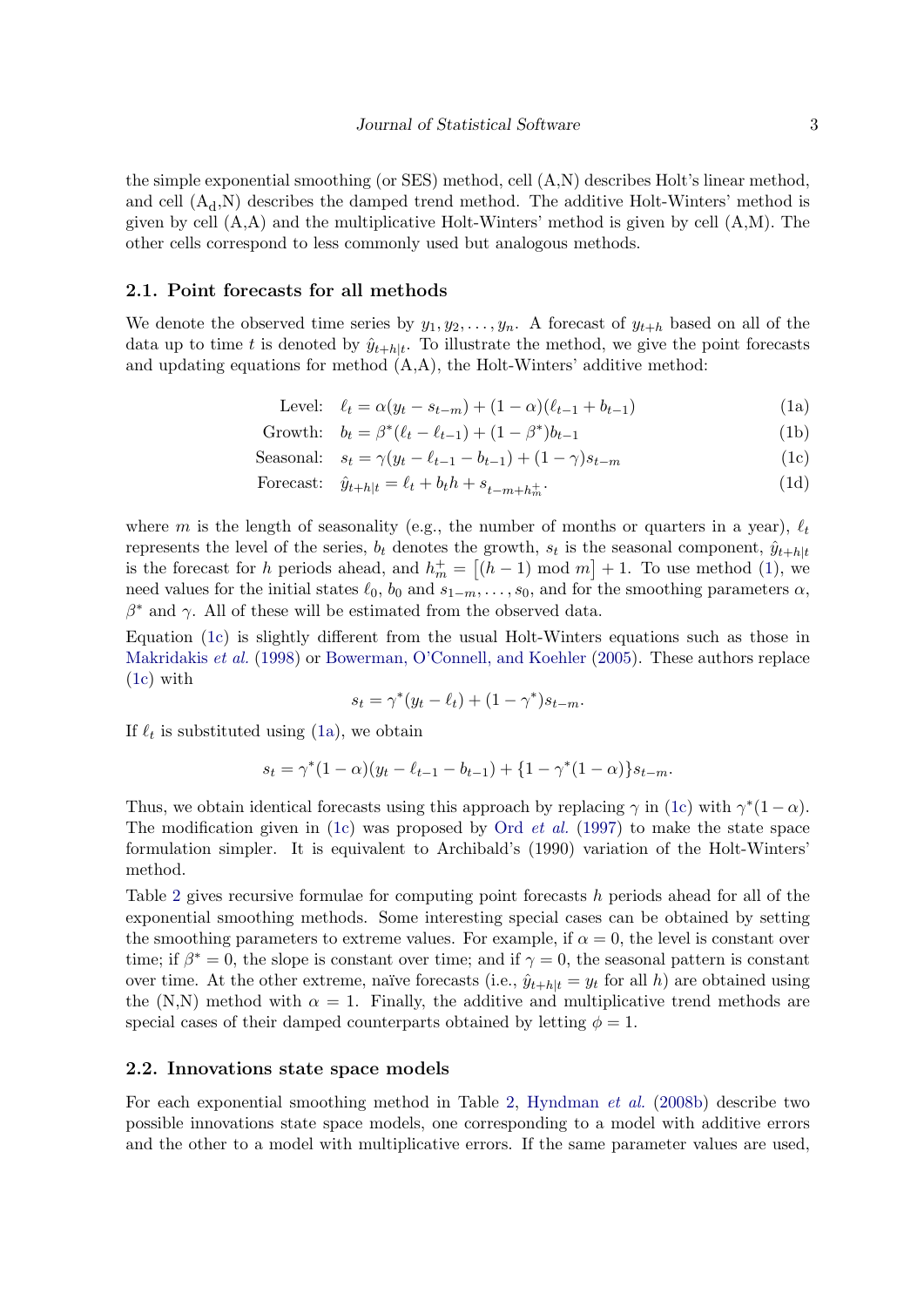|              |                                                                   | Seasonal                                                                   |                                                                                                                                                                                                                                                                  |
|--------------|-------------------------------------------------------------------|----------------------------------------------------------------------------|------------------------------------------------------------------------------------------------------------------------------------------------------------------------------------------------------------------------------------------------------------------|
| $\rm{Trend}$ |                                                                   |                                                                            |                                                                                                                                                                                                                                                                  |
|              | $\ell_t = \alpha y_t + (1 - \alpha) \ell_{t-1}$                   | $\ell_t = \alpha(y_t - s_{t-m}) + (1-\alpha)\ell_{t-1}$                    | $\ell_t = \alpha(y_t/s_{t-m}) + (1-\alpha)\ell_{t-1}$                                                                                                                                                                                                            |
| Z            |                                                                   | $s_t = \gamma(y_t - \ell_{t-1}) + (1 - \gamma)s_{t-m}$                     | $s_t = \gamma(y_t/\ell_{t-1}) + (1-\gamma)s_{t-m}$                                                                                                                                                                                                               |
|              | $\hat{y}_{t+h t} = \ell_t$                                        | $\hat{y}_{t+h t} = \ell_t + s_{t-m+h_m^+}$                                 |                                                                                                                                                                                                                                                                  |
|              | $\ell_t = \alpha y_t + (1 - \alpha)(\ell_{t-1} + b_{t-1})$        | $\ell_t = \alpha(y_t - s_{t-m}) + (1 - \alpha)(\ell_{t-1} + b_{t-1})$      | $\begin{array}{l} \hat{y}_{t+h t}=\ell^{t}s_{t-m+h_m^{\pm}}\\ \ell_{t}=\alpha(y_{t}/s_{t-m})+(1-\alpha)(\ell_{t-1}+b_{t-1})\\ b_{t}=\beta^{*}(\ell_{t}-\ell_{t-1})+(1-\beta^{*})b_{t-1}\\ b_{t}=\beta^{*}(\ell_{t}-\ell_{t-1})+(1-\beta^{*})b_{t-1} \end{array}$ |
| ⊳            | $b_t = \beta^*(\ell_t - \ell_{t-1}) + (1-\beta^*)b_{t-1}$         | $b_t = \beta^*(\ell_t - \ell_{t-1}) + (1-\beta^*)b_{t-1}$                  |                                                                                                                                                                                                                                                                  |
|              |                                                                   | $s_t = \gamma(y_t - \ell_{t-1} - b_{t-1}) + (1 - \gamma)s_{t-m}$           | $s_t = \gamma(y_t/(\ell_{t-1}-b_{t-1}))+ (1-\gamma)s_{t-m}$                                                                                                                                                                                                      |
|              | $\hat{y}_{t+h t} = \ell_t + h b_t$                                | $\hat{y}_{t+h t} = \ell_t + hb_t + s_{t-m+h_m^+}$                          | $\hat{y}_{t+h t} = (\ell_t + hb_t) s_{t-m+h^+_{\text{nr}}}$                                                                                                                                                                                                      |
|              | $\ell_t = \alpha y_t + (1-\alpha)(\ell_{t-1}+\phi b_{t-1})$       | $\ell_t = \alpha(y_t - s_{t-m}) + (1-\alpha)(\ell_{t-1} + \phi b_{t-1})$   |                                                                                                                                                                                                                                                                  |
| Ą            | $b_t = \beta^*(\ell_t - \ell_{t-1}) + (1 - \beta^*)\phi b_{t-1}$  | $b_t = \beta^*(\ell_t - \ell_{t-1}) + (1 - \beta^*)\phi b_{t-1}$           | $\begin{array}{l} \ell_t = \alpha(y_t/s_{t-m}) + (1-\alpha)(\ell_{t-1}+\phi b_{t-1}) \\ b_t = \beta^*(\ell_t - \ell_{t-1}) + (1-\beta^*)\phi b_{t-1} \end{array}$                                                                                                |
|              |                                                                   | $s_t = \gamma(y_t - \ell_{t-1} - \phi b_{t-1}) + (1 - \gamma)s_{t-m}$      | $s_t = \gamma(y_t/(\ell_{t-1}-\phi b_{t-1}))+ (1-\gamma)s_{t-m}$                                                                                                                                                                                                 |
|              | $\hat{y}_{t+h t} = \ell_t + \phi_h b_t$                           | $\hat{y}_{t+h t} = \ell_t + \phi_h b_t + s_{t-m+h_m^+}$                    | $\ddot{y}_{t+h t}$<br>$=(\ell_t+\phi_h b_t)_{\underline{s}_t=\underline{m}+\underline{h}_m^+}$                                                                                                                                                                   |
|              | $\ell_t = \alpha y_t + (1-\alpha)\ell_{t-1}b_{t-1}$               | $\ell_t = \alpha(y_t - s_{t-m}) + (1-\alpha)\ell_{t-1}b_{t-1}$             | $\begin{array}{l} \ell_t = \alpha(y_t/s_{t-m}) + (1-\alpha)\ell_{t-1}b_{t-1} \\ \imath \quad \  \  \, \gamma \quad \  \  \, \ldots \end{array}$                                                                                                                  |
| $\boxtimes$  | $b_t = \beta^*(\ell_t/\ell_{t-1}) + (1-\beta^*)b_{t-1}$           | $b_t = \beta^*(\ell_t/\ell_{t-1}) + (1-\beta^*)b_{t-1}$                    | $b_t = \beta^*(\ell_t/\ell_{t-1}) + (1-\beta^*)b_{t-1}$                                                                                                                                                                                                          |
|              |                                                                   | $s_t = \gamma(y_t - \ell_{t-1}b_{t-1}) + (1 - \gamma)s_{t-m}$              | $s_t = \gamma(y_t/(\ell_{t-1}b_{t-1}))+ (1-\gamma)s_{t-m}$                                                                                                                                                                                                       |
|              | $\hat{y}_{t+h t} = \ell_t b_t^h$                                  | $\hat{y}_{t+h t} = \ell_t b_t^h + s_{\underline{t} - m + h_m^+}$           | $\hat{y}_{t+h t} = \ell_t b_t^{\,n} s_{t-m+h_m^+}$                                                                                                                                                                                                               |
|              | $\ell_t = \alpha y_t + (1-\alpha)\ell_{t-1}b_{t-1}^\varphi$       | $\ell_t = \alpha(y_t - s_{t-m}) + (1 - \alpha)\ell_{t-1}b_{t-1}^{\varphi}$ | $\ell_t = \alpha(y_t/s_{t-m}) + (1 - \alpha)\ell_{t-1}b_{t-1}^{\varphi}$                                                                                                                                                                                         |
| $M_{\rm d}$  | $b_t = \beta^*(\ell_t/\ell_{t-1}) + (1-\beta^*)b_{t-1}^{\varphi}$ | $b_t = \beta^*(\ell_t/\ell_{t-1}) + (1-\beta^*)b_{t-1}^{\varphi}$          | $b_t = \beta^*(\ell_t/\ell_{t-1}) + (1-\beta^*)b_{t-1}^{\phi}$                                                                                                                                                                                                   |
|              |                                                                   | $s_t=\gamma(y_t-\ell_{t-1}b_{t-1}^{\phi})+(1-\gamma)s_{t-m}$               | $s_t=\gamma(y_t/(\ell_{t-1}b_{t-1}^\phi))+(1-\gamma)s_{t-m}$                                                                                                                                                                                                     |
|              | $\hat{y}_{t+h t}=\ell_{t}b_{t}^{\phi_{h}}$                        | $\hat{y}_{t+h t} = \ell_t b_t^{\rho_h} + s_{t-m+h_m^+}$                    | $\hat{y}_{t+h t} = \ell_t b_t^{\varphi_h} s_{t-m+h_m^+}$                                                                                                                                                                                                         |

<span id="page-3-0"></span>Table 2: Formulae for recursive calculations and point forecasts. In each case,  $z_t$ denotes the series level at time  $t,\,b_t$ denotes the slope at time  $t$ ,  $s_t$ denotes the seasonal component of the series at time t, and  $\mathfrak{p}$ denotes the number of seasons in a year;  $\alpha,\ \beta^*,\ \gamma$ and φ are constants,  $\phi_h$  $\mathbb{I}$ φ  $^{+}$  $\phi^2 + \cdots$  $^{+}$  $\phi^h$ and  $h_\pi^+$  $\frac{1}{\sqrt{2}}$ − 1) mod  $m + 1$ .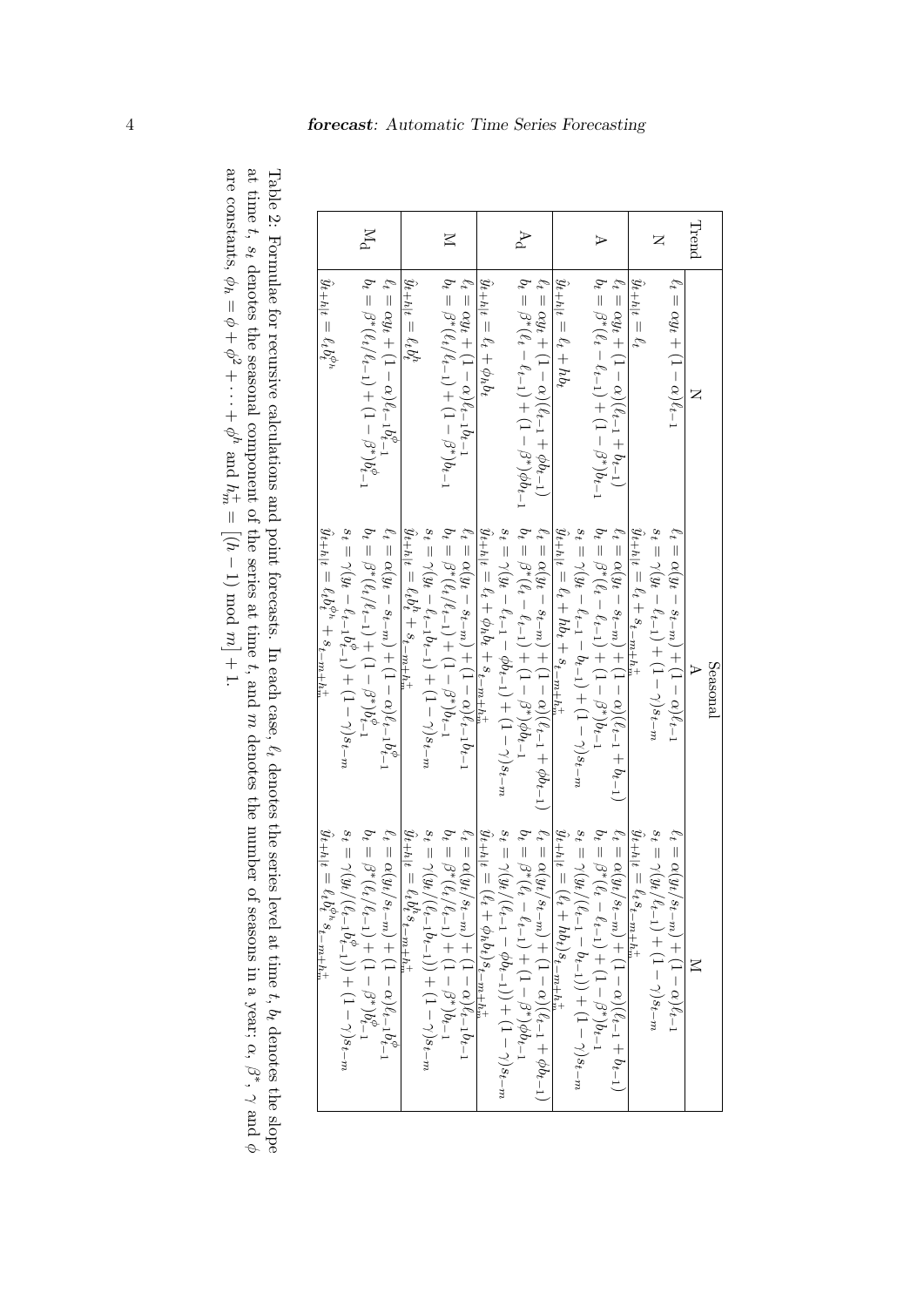these two models give equivalent point forecasts, although different prediction intervals. Thus there are 30 potential models described in this classification.

Historically, the nature of the error component has often been ignored, because the distinction between additive and multiplicative errors makes no difference to point forecasts.

We are careful to distinguish exponential smoothing methods from the underlying state space models. An exponential smoothing method is an algorithm for producing point forecasts only. The underlying stochastic state space model gives the same point forecasts, but also provides a framework for computing prediction intervals and other properties.

To distinguish the models with additive and multiplicative errors, we add an extra letter to the front of the method notation. The triplet (E,T,S) refers to the three components: error, trend and seasonality. So the model  $ETS(A, A, N)$  has additive errors, additive trend and no seasonality—in other words, this is Holt's linear method with additive errors. Similarly,  $ETS(M,M_d,M)$  refers to a model with multiplicative errors, a damped multiplicative trend and multiplicative seasonality. The notation  $ETS(\cdot,\cdot)$  helps in remembering the order in which the components are specified.

Once a model is specified, we can study the probability distribution of future values of the series and find, for example, the conditional mean of a future observation given knowledge of the past. We denote this as  $\mu_{t+h|t} = \mathsf{E}(y_{t+h} | x_t)$ , where  $x_t$  contains the unobserved components such as  $\ell_t$ ,  $b_t$  and  $s_t$ . For  $h = 1$  we use  $\mu_t \equiv \mu_{t+1|t}$  as a shorthand notation. For many models, these conditional means will be identical to the point forecasts given in Table [2,](#page-3-0) so that  $\mu_{t+h|t} = \hat{y}_{t+h|t}$ . However, for other models (those with multiplicative trend or multiplicative seasonality), the conditional mean and the point forecast will differ slightly for  $h \geq 2$ .

We illustrate these ideas using the damped trend method of [Gardner and McKenzie](#page-19-3) [\(1985\)](#page-19-3).

### Additive error model:  $ETS(A, A_d, N)$

Let  $\mu_t = \hat{y}_t = \ell_{t-1} + b_{t-1}$  denote the one-step forecast of  $y_t$  assuming that we know the values of all parameters. Also, let  $\varepsilon_t = y_t - \mu_t$  denote the one-step forecast error at time t. From the equations in Table [2,](#page-3-0) we find that

$$
\widetilde{y}_t \stackrel{\text{def}}{=} \ell_{t-1}^{\text{even}} + \varphi b_{t-1} + \varepsilon_t \tag{2}
$$

$$
\ell_t = \ell_{t-1} + \phi b_{t-1} + \alpha \varepsilon_t \tag{3}
$$

$$
b_t = \phi b_{t-1} + \beta^* (\ell_t - \ell_{t-1} - \phi b_{t-1}) = \phi b_{t-1} + \alpha \beta^* \varepsilon_t.
$$
 (4)

We simplify the last expression by setting  $\beta = \alpha \beta^*$ . The three equations above constitute a state space model underlying the damped Holt's method. Note that it is an *innovations* state space model [\(Anderson and Moore 1979;](#page-19-4) [Aoki 1987\)](#page-19-5) because the same error term appears in each equation. We an write it in standard state space notation by defining the state vector as  $\mathbf{x}_t = (\ell_t, b_t)'$  and expressing  $(2)-(4)$  $(2)-(4)$  as

$$
y_t = [1\phi] \, \boldsymbol{x}_{t-1} + \varepsilon_t \tag{5a}
$$

$$
\boldsymbol{x}_t = \begin{bmatrix} 1 & \phi \\ 0 & \phi \end{bmatrix} \boldsymbol{x}_{t-1} + \begin{bmatrix} \alpha \\ \beta \end{bmatrix} \varepsilon_t.
$$
 (5b)

The model is fully specified once we state the distribution of the error term  $\varepsilon_t$ . Usually we assume that these are independent and identically distributed, following a normal distribution with mean 0 and variance  $\sigma^2$ , which we write as  $\varepsilon_t \sim \text{NID}(0, \sigma^2)$ .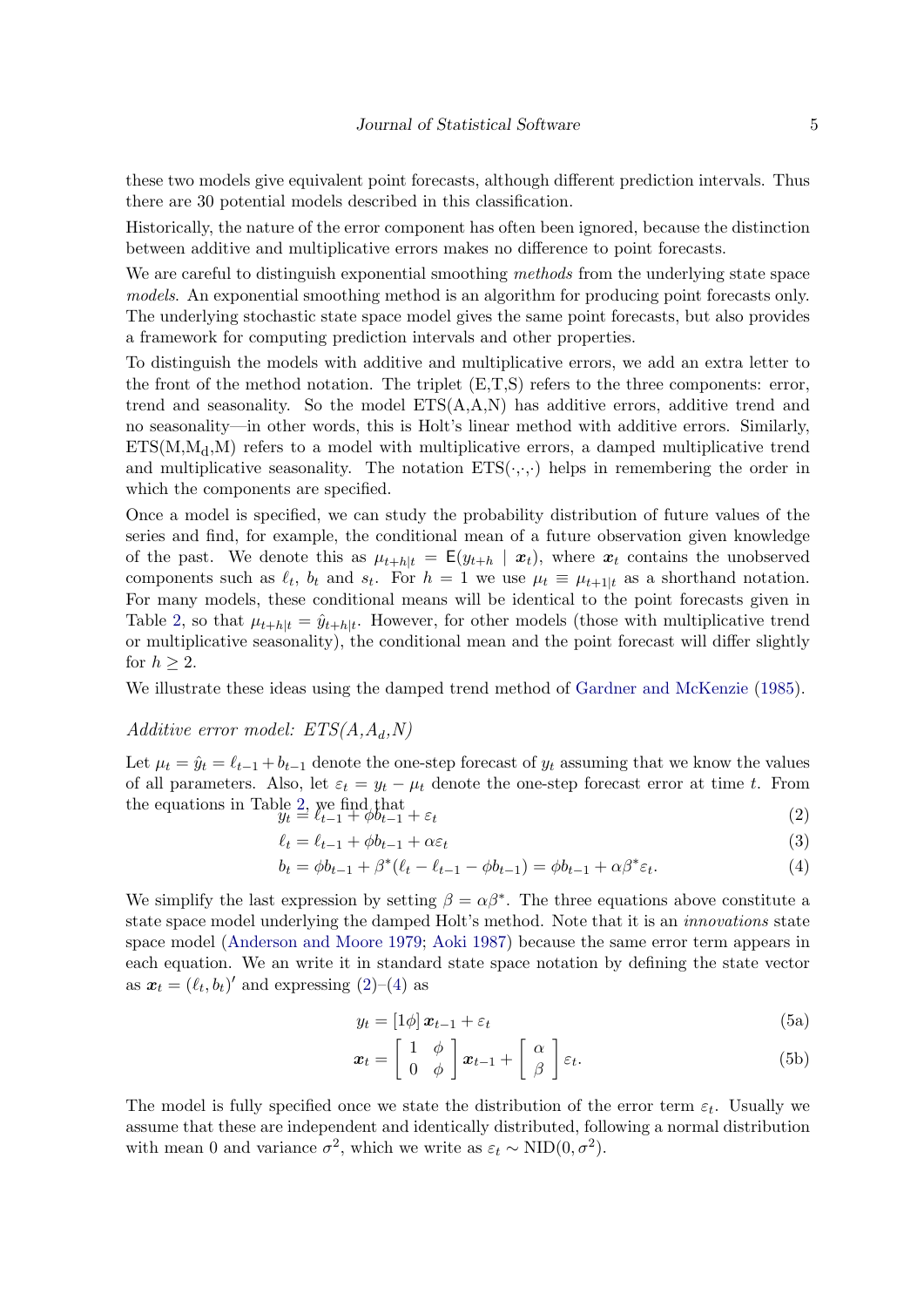### Multiplicative error model:  $ETS(M, A_d, N)$

A model with multiplicative error can be derived similarly, by first setting  $\varepsilon_t = (y_t - \mu_t)/\mu_t$ , so that  $\varepsilon_t$  is the relative error. Then, following a similar approach to that for additive errors, we find

$$
y_t = (\ell_{t-1} + \phi b_{t-1})(1 + \varepsilon_t)
$$
  
\n
$$
\ell_t = (\ell_{t-1} + \phi b_{t-1})(1 + \alpha \varepsilon_t)
$$
  
\n
$$
b_t = \phi b_{t-1} + \beta (\ell_{t-1} + \phi b_{t-1}) \varepsilon_t,
$$

or

$$
y_t = [1\phi] \mathbf{x}_{t-1} (1 + \varepsilon_t)
$$
  

$$
\mathbf{x}_t = \begin{bmatrix} 1 & \phi \\ 0 & \phi \end{bmatrix} \mathbf{x}_{t-1} + [1\phi] \mathbf{x}_{t-1} \begin{bmatrix} \alpha \\ \beta \end{bmatrix} \varepsilon_t.
$$

Again we assume that  $\varepsilon_t \sim \text{NID}(0, \sigma^2)$ .

Of course, this is a nonlinear state space model, which is usually considered difficult to handle in estimating and forecasting. However, that is one of the many advantages of the innovations form of state space models — we can still compute forecasts, the likelihood and prediction intervals for this nonlinear model with no more effort than is required for the additive error model.

### 2.3. State space models for all exponential smoothing methods

<span id="page-5-0"></span>There are similar state space models for all 30 exponential smoothing variations. The general model involves a state vector  $\boldsymbol{x}_t = (\ell_t, b_t, s_t, s_{t-1}, \ldots, s_{t-m+1})'$  and state space equations of the form

$$
y_t = w(\boldsymbol{x}_{t-1}) + r(\boldsymbol{x}_{t-1})\varepsilon_t
$$
\n(6a)

$$
\boldsymbol{x}_t = f(\boldsymbol{x}_{t-1}) + g(\boldsymbol{x}_{t-1})\varepsilon_t \tag{6b}
$$

where  $\{\varepsilon_t\}$  is a Gaussian white noise process with mean zero and variance  $\sigma^2$ , and  $\mu_t$  $w(\boldsymbol{x}_{t-1})$ . The model with additive errors has  $r(\boldsymbol{x}_{t-1}) = 1$ , so that  $y_t = \mu_t + \varepsilon_t$ . The model with multiplicative errors has  $r(\mathbf{x}_{t-1}) = \mu_t$ , so that  $y_t = \mu_t(1 + \varepsilon_t)$ . Thus,  $\varepsilon_t = (y_t - \mu_t)/\mu_t$ is the relative error for the multiplicative model. The models are not unique. Clearly, any value of  $r(\mathbf{x}_{t-1})$  will lead to identical point forecasts for  $y_t$ .

All of the methods in Table [2](#page-3-0) can be written in the form [\(6a\)](#page-2-0) and [\(6b\)](#page-2-2). The specific form for each model is given in [Hyndman](#page-20-1) et al. [\(2008b\)](#page-20-1).

Some of the combinations of trend, seasonality and error can occasionally lead to numerical difficulties; specifically, any model equation that requires division by a state component could involve division by zero. This is a problem for models with additive errors and either multiplicative trend or multiplicative seasonality, as well as for the model with multiplicative errors, multiplicative trend and additive seasonality. These models should therefore be used with caution.

The multiplicative error models are useful when the data are strictly positive, but are not numerically stable when the data contain zeros or negative values. So when the time series is not strictly positive, only the six fully additive models may be applied.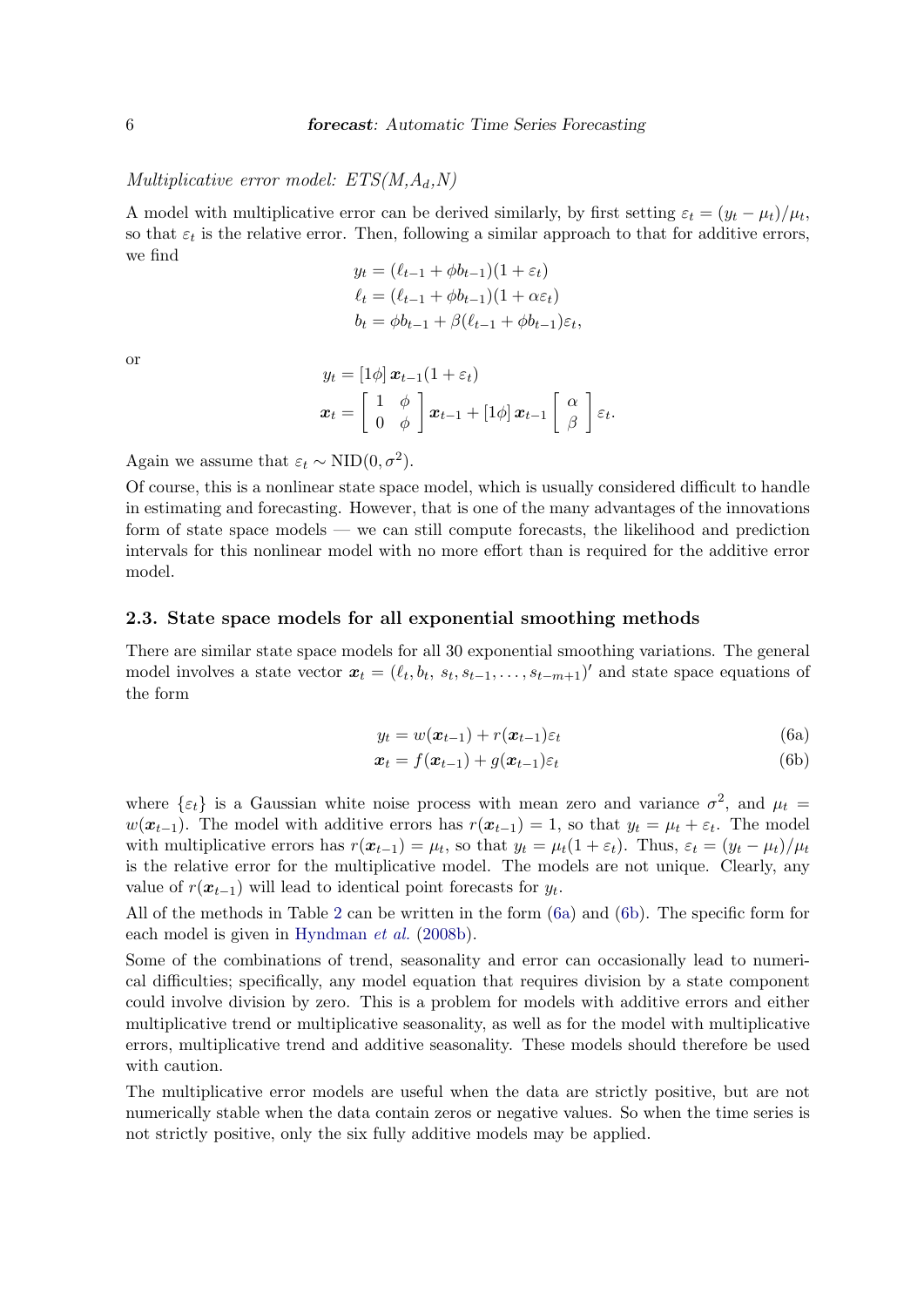The point forecasts given in Table [2](#page-3-0) are easily obtained from these models by iterating equa-tions [\(6a\)](#page-2-0) and [\(6b\)](#page-2-2) for  $t = n + 1, n + 2, \ldots, n + h$ , setting  $\varepsilon_{n+i} = 0$  for  $j = 1, \ldots, h$ . In most cases (notable exceptions being models with multiplicative seasonality or multiplicative trend for  $h \ge 2$ ), the point forecasts can be shown to be equal to  $\mu_{t+h|t} = \mathsf{E}(y_{t+h} | \mathbf{x}_t)$ , the conditional expectation of the corresponding state space model.

The models also provide a means of obtaining prediction intervals. In the case of the linear models, where the forecast distributions are normal, we can derive the conditional variance  $v_{t+h|t} = \text{VAR}(y_{t+h} | \boldsymbol{x}_t)$  and obtain prediction intervals accordingly. This approach also works for many of the nonlinear models. Detailed derivations of the results for many models are given in [Hyndman](#page-20-6) et al. [\(2005b\)](#page-20-6).

A more direct approach that works for all of the models is to simply simulate many future sample paths conditional on the last estimate of the state vector,  $x_t$ . Then prediction intervals can be obtained from the percentiles of the simulated sample paths. Point forecasts can also be obtained in this way by taking the average of the simulated values at each future time period. An advantage of this approach is that we generate an estimate of the complete predictive distribution, which is especially useful in applications such as inventory planning, where expected costs depend on the whole distribution.

### 2.4. Estimation

In order to use these models for forecasting, we need to know the values of  $x_0$  and the parameters  $\alpha$ ,  $\beta$ ,  $\gamma$  and  $\phi$ . It is easy to compute the likelihood of the innovations state space

<span id="page-6-0"></span>model (6), and so obtain maximum likelihood estimateg. Ord *et al.* (1997) show that\n
$$
L^*(\boldsymbol{\theta}, \boldsymbol{x}_0) = n \log \left( \sum_{t=1}^{\infty} \varepsilon_t^2 \right) + 2 \sum_{t=1}^{\infty} \log |r(\boldsymbol{x}_{t-1})| \tag{7}
$$

is equal to twice the negative logarithm of the likelihood function (with constant terms eliminated), conditional on the parameters  $\theta = (\alpha, \beta, \gamma, \phi)'$  and the initial states  $x_0 =$  $(\ell_0, b_0, s_0, s_{-1}, \ldots, s_{-m+1})'$ , where *n* is the number of observations. This is easily computed by simply using the recursive equations in Table [2.](#page-3-0) Unlike state space models with multiple sources of error, we do not need to use the Kalman filter to compute the likelihood.

The parameters  $\boldsymbol{\theta}$  and the initial states  $\boldsymbol{x}_0$  can be estimated by minimizing  $L^*$ . Most implementations of exponential smoothing use an ad hoc heuristic scheme to estimate  $x_0$ . However, with modern computers, there is no reason why we cannot estimate  $x_0$  along with  $\theta$ , and the resulting forecasts are often substantially better when we do.

We constrain the initial states  $x_0$  so that the seasonal indices add to zero for additive seasonality, and add to  $m$  for multiplicative seasonality. There have been several suggestions for restricting the parameter space for  $\alpha$ ,  $\beta$  and  $\gamma$ . The traditional approach is to ensure that the various equations can be interpreted as weighted averages, thus requiring  $\alpha$ ,  $\beta^* = \beta/\alpha$ ,  $\gamma^* = \gamma/(1-\alpha)$  and  $\phi$  to all lie within  $(0, 1)$ . This suggests

$$
0 < \alpha < 1, \qquad 0 < \beta < \alpha, \qquad 0 < \gamma < 1 - \alpha, \qquad \text{and} \qquad 0 < \phi < 1.
$$

However, [Hyndman, Akram, and Archibald](#page-20-7) [\(2008a\)](#page-20-7) show that these restrictions are usually stricter than necessary (although in a few cases they are not restrictive enough).

### 2.5. Model selection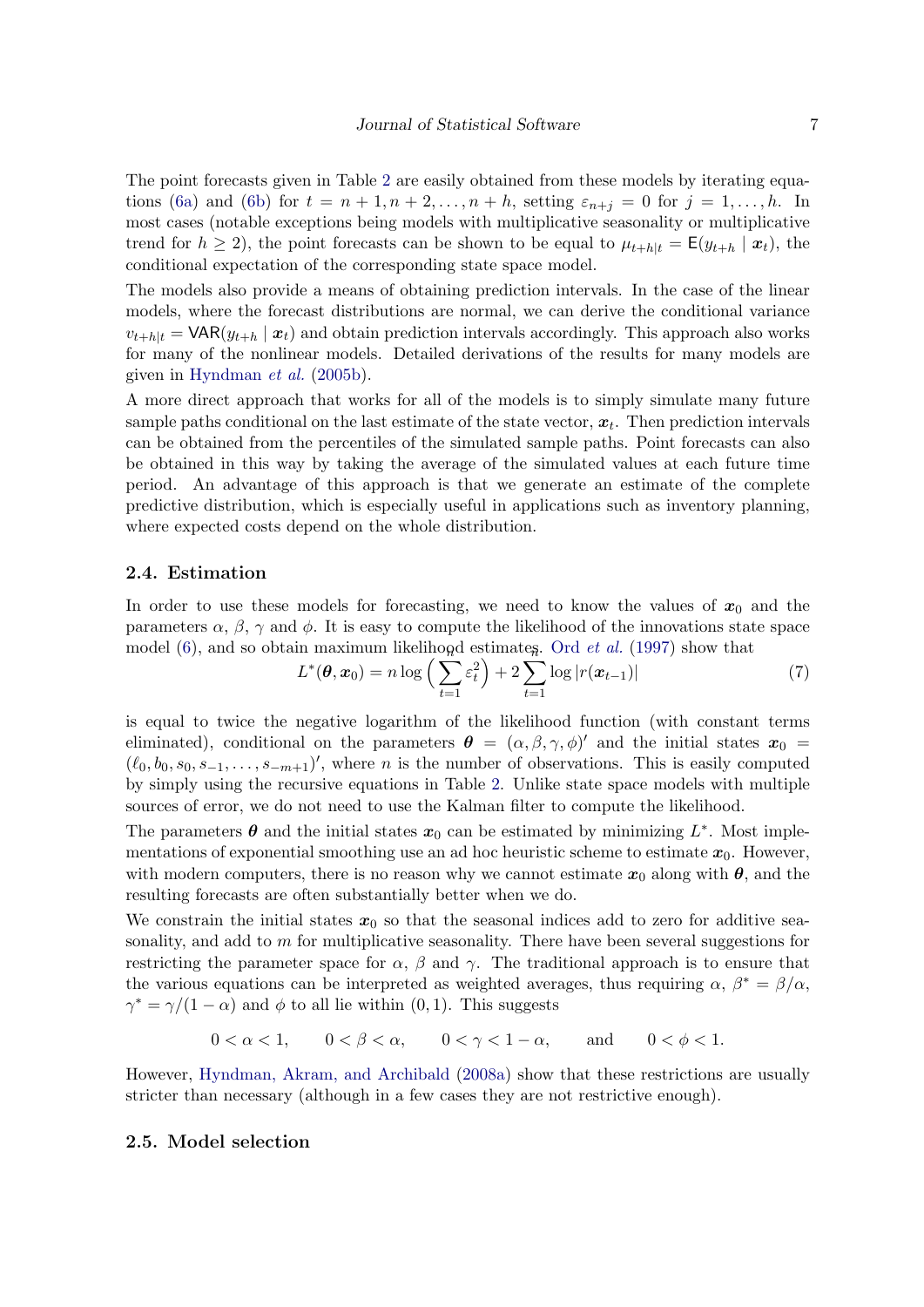Forecast accuracy measures such as mean squared error (MSE) can be used for selecting a model for a given set of data, provided the errors are computed from data in a hold-out set and not from the same data as were used for model estimation. However, there are often too few out-of-sample errors to draw reliable conclusions. Consequently, a penalized method based on the in-sample fit is usually better.

One such approach uses a penalized likelihood such as Akaike's Information Criterion:

$$
AIC = L^*(\hat{\theta}, \hat{x}_0) + 2q,
$$

where q is the number of parameters in  $\theta$  plus the number of free states in  $x_0$ , and  $\hat{\theta}$  and  $\hat{x}_0$ denote the estimates of  $\theta$  and  $x_0$ . We select the model that minimizes the AIC amongst all of the models that are appropriate for the data.

The AIC also provides a method for selecting between the additive and multiplicative error models. The point forecasts from the two models are identical so that standard forecast accuracy measures such as the MSE or mean absolute percentage error (MAPE) are unable to select between the error types. The AIC is able to select between the error types because it is based on likelihood rather than one-step forecasts.

Obviously, other model selection criteria (such as the BIC) could also be used in a similar manner.

### 2.6. Automatic forecasting

We combine the preceding ideas to obtain a robust and widely applicable automatic forecasting algorithm. The steps involved are summarized below.

- 1. For each series, apply all models that are appropriate, optimizing the parameters (both smoothing parameters and the initial state variable) of the model in each case.
- 2. Select the best of the models according to the AIC.
- 3. Produce point forecasts using the best model (with optimized parameters) for as many steps ahead as required.
- 4. Obtain prediction intervals for the best model either using the analytical results of Hyndman, Koehler, et al. (2005), or by simulating future sample paths for  $\{y_{n+1}, \ldots, y_{n+h}\}$ and finding the  $\alpha/2$  and  $1 - \alpha/2$  percentiles of the simulated data at each forecasting horizon. If simulation is used, the sample paths may be generated using the normal distribution for errors (parametric bootstrap) or using the resampled errors (ordinary bootstrap).

[Hyndman](#page-20-5) et al. [\(2002\)](#page-20-5) applied this automatic forecasting strategy to the M-competition data [\(Makridakis](#page-20-2) et al. [1982\)](#page-20-2) and the IJF-M3 competition data [\(Makridakis and Hibon 2000\)](#page-20-3) using a restricted set of exponential smoothing models, and demonstrated that the methodology is particularly good at short term forecasts (up to about 6 periods ahead), and especially for seasonal short-term series (beating all other methods in the competitions for these series).

### 3. ARIMA models

<span id="page-7-0"></span>A common obstacle for many people in using Autoregressive Integrated Moving Average (ARIMA) models for forecasting is that the order selection process is usually considered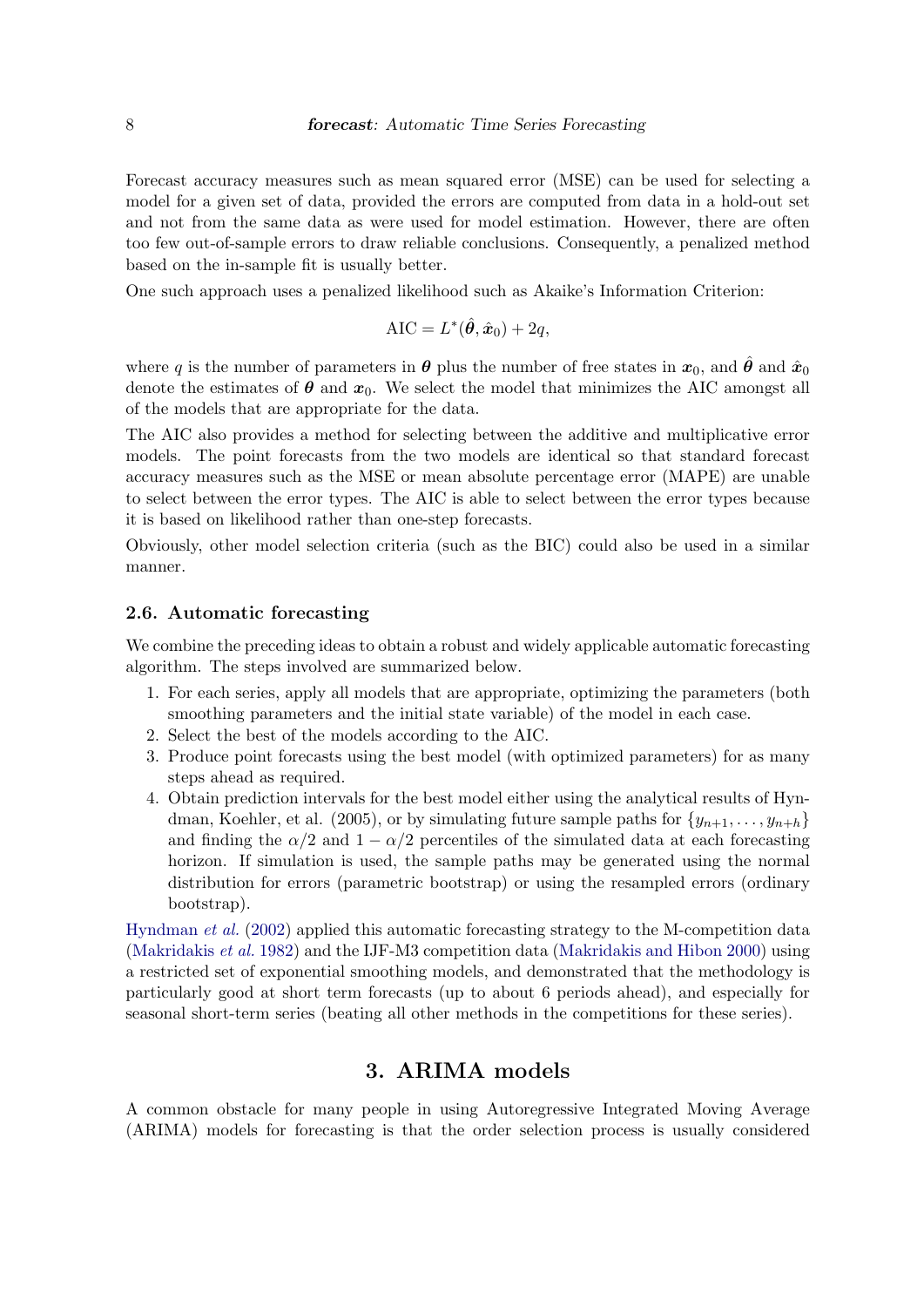subjective and difficult to apply. But it does not have to be. There have been several attempts to automate ARIMA modelling in the last 25 years.

[Hannan and Rissanen](#page-19-6) [\(1982\)](#page-19-6) proposed a method to identify the order of an ARMA model for a stationary series. In their method the innovations can be obtained by fitting a long autoregressive model to the data, and then the likelihood of potential models is computed via a series of standard regressions. They established the asymptotic properties of the procedure under very general conditions.

Gómez [\(1998\)](#page-19-7) extended the Hannan-Rissanen identification method to include multiplicative seasonal ARIMA model identification. Gómez and Maravall [\(1998\)](#page-19-8) implemented this automatic identification procedure in the software TRAMO and SEATS. For a given series, the algorithm attempts to find the model with the minimum BIC.

[Liu](#page-20-8) [\(1989\)](#page-20-8) proposed a method for identification of seasonal ARIMA models using a filtering method and certain heuristic rules; this algorithm is used in the SCA-Expert software. An-other approach is described by Mélard and Pasteels [\(2000\)](#page-21-4) whose algorithm for univariate ARIMA models also allows intervention analysis. It is implemented in the software package "Time Series Expert" (TSE-AX).

Other algorithms are in use in commercial software, although they are not documented in the public domain literature. In particular, Forecast Pro [\(Goodrich 2000\)](#page-19-9) is well-known for its excellent automatic ARIMA algorithm which was used in the M3-forecasting competition [\(Makridakis and Hibon 2000\)](#page-20-3). Another proprietary algorithm is implemented in Autobox [\(Reilly 2000\)](#page-21-5). [Ord and Lowe](#page-21-6) [\(1996\)](#page-21-6) provide an early review of some of the commercial software that implement automatic ARIMA forecasting.

### 3.1. Choosing the model order using unit root tests and the AIC

A non-seasonal  $ARIMA(p, d, q)$  process is given by

$$
\phi(B)(1 - B^d)y_t = c + \theta(B)\varepsilon_t
$$

where  $\{\varepsilon_t\}$  is a white noise process with mean zero and variance  $\sigma^2$ , B is the backshift operator, and  $\phi(z)$  and  $\theta(z)$  are polynomials of order p and q respectively. To ensure causality and invertibility, it is assumed that  $\phi(z)$  and  $\theta(z)$  have no roots for  $|z| < 1$  [\(Brockwell and](#page-19-10) [Davis 1991\)](#page-19-10). If  $c \neq 0$ , there is an implied polynomial of order d in the forecast function.

The seasonal  $ARIMA(p, d, q)(P, D, Q)<sub>m</sub>$  process is given by

$$
\Phi(B^m)\phi(B)(1-B^m)^D(1-B)^dy_t = c + \Theta(B^m)\theta(B)\varepsilon_t
$$

where  $\Phi(z)$  and  $\Theta(z)$  are polynomials of orders P and Q respectively, each containing no roots inside the unit circle. If  $c \neq 0$ , there is an implied polynomial of order  $d + D$  in the forecast function.

The main task in automatic ARIMA forecasting is selecting an appropriate model order, that is the values p, q, P, Q, D, d. If d and D are known, we can select the orders p, q, P and Q via an information criterion such as the AIC:

$$
AIC = -2\log(L) + 2(p+q+P+Q+k)
$$

where  $k = 1$  if  $c \neq 0$  and 0 otherwise, and L is the maximized likelihood of the model fitted to the *differenced* data  $(1 - B<sup>m</sup>)<sup>D</sup>(1 - B)<sup>d</sup>y<sub>t</sub>$ . The likelihood of the full model for  $y<sub>t</sub>$  is not actually defined and so the value of the AIC for different levels of differencing are not comparable.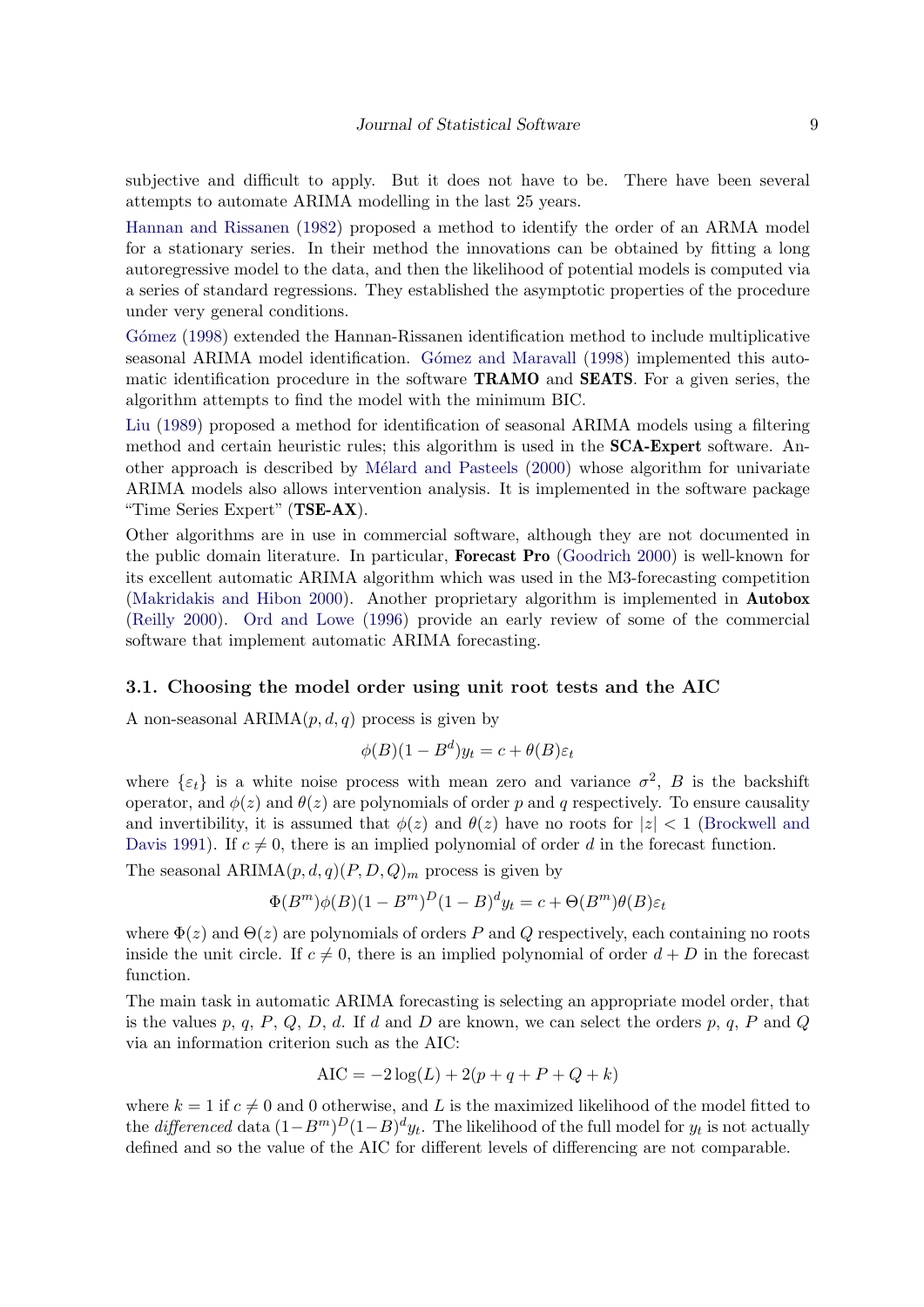One solution to this difficulty is the "diffuse prior" approach which is outlined in [Durbin](#page-19-11) [and Koopman](#page-19-11) [\(2001\)](#page-19-11) and implemented in the arima() function [\(Ripley 2002\)](#page-21-7) in R. In this approach, the initial values of the time series (before the observed values) are assumed to have mean zero and a large variance. However, choosing d and D by minimizing the AIC using this approach tends to lead to over-differencing. For forecasting purposes, we believe it is better to make as few differences as possible because over-differencing harms forecasts [\(Smith and Yadav 1994\)](#page-21-8) and widens prediction intervals. (Although, see [Hendry 1997,](#page-20-9) for a contrary view.)

Consequently, we need some other approach to choose  $d$  and  $D$ . We prefer unit-root tests. However, most unit-root tests are based on a null hypothesis that a unit root exists which biases results towards more differences rather than fewer differences. For example, variations on the Dickey-Fuller test [\(Dickey and Fuller 1981\)](#page-19-12) all assume there is a unit root at lag 1, and the HEGY test of [Hylleberg, Engle, Granger, and Yoo](#page-20-10) [\(1990\)](#page-20-10) is based on a null hypothesis that there is a seasonal unit root. Instead, we prefer unit-root tests based on a null hypothesis of no unit-root.

For non-seasonal data, we consider  $ARIMA(p, d, q)$  models where d is selected based on successive KPSS unit-root tests [\(Kwiatkowski, Phillips, Schmidt, and Shin 1992\)](#page-20-11). That is, we test the data for a unit root; if the test result is significant, we test the differenced data for a unit root; and so on. We stop this procedure when we obtain our first insignificant result.

For seasonal data, we consider  $ARIMA(p,d,q)(P,D,Q)_m$  models where m is the seasonal frequency and  $D = 0$  or  $D = 1$  depending on an extended Canova-Hansen test [\(Canova and](#page-19-13) [Hansen 1995\)](#page-19-13). Canova and Hansen only provide critical values for  $2 < m < 13$ . In our implementation of their test, we allow any value of  $m > 1$ . Let  $C_m$  be the critical value for seasonal period m. We plotted  $C_m$  against m for values of m up to 365 and noted that they fit the line  $C_m = 0.269m^{0.928}$  almost exactly. So for  $m > 12$ , we use this simple expression to obtain the critical value.

We note in passing that the null hypothesis for the Canova-Hansen test is not an ARIMA model as it includes seasonal dummy terms. It is a test for whether the seasonal pattern changes sufficiently over time to warrant a seasonal unit root, or whether a stable seasonal pattern modelled using fixed dummy variables is more appropriate. Nevertheless, we have found that the test is still useful for choosing  $D$  in a strictly ARIMA framework (i.e., without seasonal dummy variables). If a stable seasonal pattern is selected (i.e., the null hypothesis is not rejected), the seasonality is effectively handled by stationary seasonal AR and MA terms. After  $D$  is selected, we choose  $d$  by applying successive KPSS unit-root tests to the seasonally differenced data (if  $D = 1$ ) or the original data (if  $D = 0$ ). Once d (and possibly D) are selected, we proceed to select the values of  $p, q, P$  and  $Q$  by minimizing the AIC. We allow  $c \neq 0$  for models where  $d + D < 2$ .

#### 3.2. A step-wise procedure for traversing the model space

Suppose we have seasonal data and we consider  $ARIMA(p, d, q)(P, D, Q)<sub>m</sub>$  models where p and q can take values from 0 to 3, and P and Q can take values from 0 to 1. When  $c = 0$ there is a total of 288 possible models, and when  $c \neq 0$  there is a total of 192 possible models, giving 480 models altogether. If the values of p, d, q, P, D and Q are allowed to range more widely, the number of possible models increases rapidly. Consequently, it is often not feasible to simply fit every potential model and choose the one with the lowest AIC. Instead, we need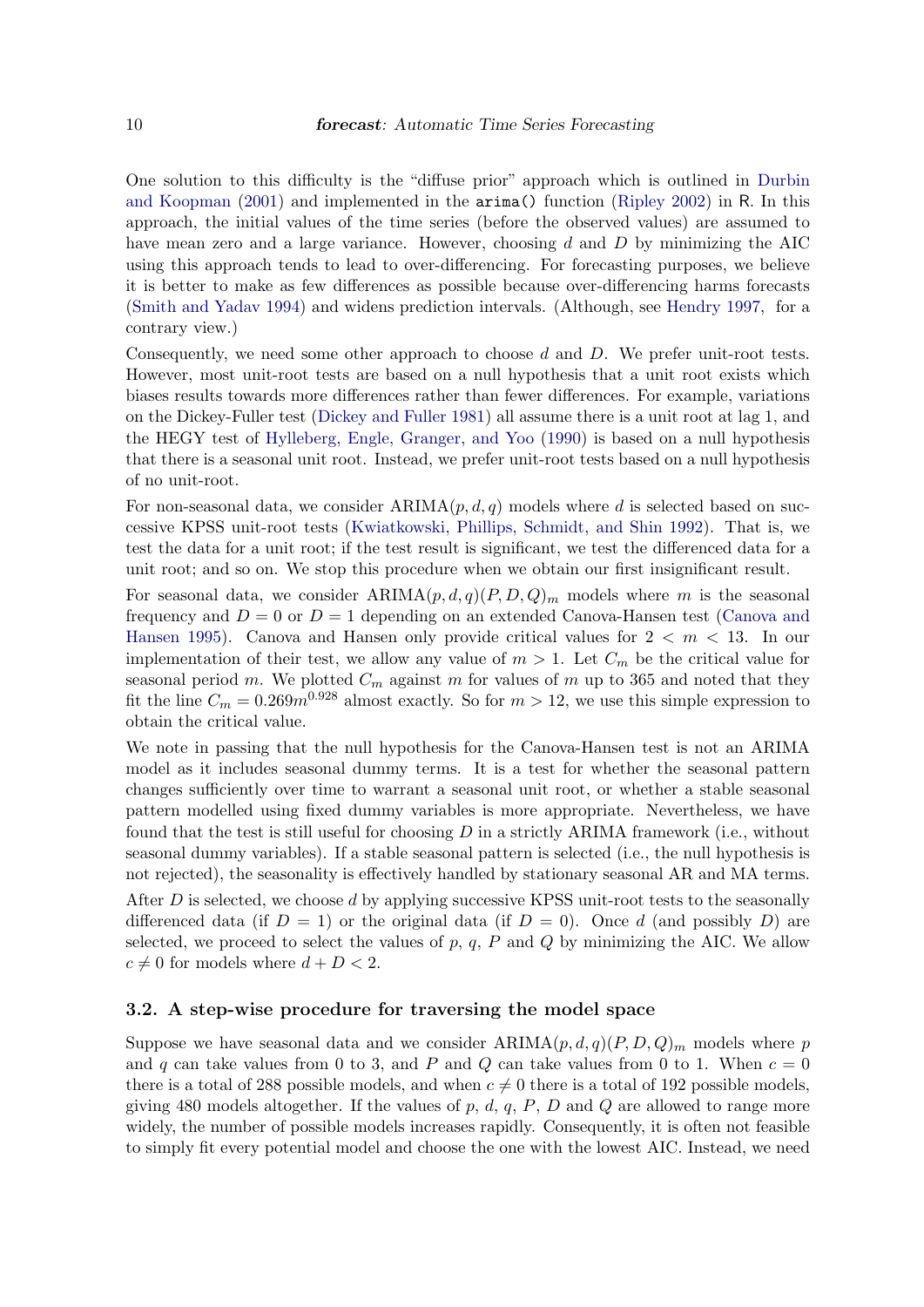a way of traversing the space of models efficiently in order to arrive at the model with the lowest AIC value.

We propose a step-wise algorithm as follows.

Step 1: We try four possible models to start with.

- ARIMA $(2, d, 2)$  if  $m = 1$  and ARIMA $(2, d, 2)(1, D, 1)$  if  $m > 1$ .
- ARIMA $(0, d, 0)$  if  $m = 1$  and ARIMA $(0, d, 0)(0, D, 0)$  if  $m > 1$ .
- ARIMA(1, d, 0) if  $m = 1$  and ARIMA(1, d, 0)(1, D, 0) if  $m > 1$ .
- ARIMA $(0, d, 1)$  if  $m = 1$  and ARIMA $(0, d, 1)(0, D, 1)$  if  $m > 1$ .

If  $d + D \leq 1$ , these models are fitted with  $c \neq 0$ . Otherwise, we set  $c = 0$ . Of these four models, we select the one with the smallest AIC value. This is called the "current" model and is denoted by  $ARIMA(p, d, q)$  if  $m = 1$  or  $ARIMA(p, d, q)(P, D, Q)_m$  if  $m > 1$ .

Step 2: We consider up to thirteen variations on the current model:

- where one of p, q, P and Q is allowed to vary by  $\pm 1$  from the current model;
- where p and q both vary by  $\pm 1$  from the current model;
- where  $P$  and  $Q$  both vary by  $\pm 1$  from the current model;
- where the constant c is included if the current model has  $c = 0$  or excluded if the current model has  $c \neq 0$ .

Whenever a model with lower AIC is found, it becomes the new "current" model and the procedure is repeated. This process finishes when we cannot find a model close to the current model with lower AIC.

There are several constraints on the fitted models to avoid problems with convergence or near unit-roots. The constraints are outlined below.

- $\bullet$  The values of p and q are not allowed to exceed specified upper bounds (with default values of 5 in each case).
- $\bullet$  The values of  $P$  and  $Q$  are not allowed to exceed specified upper bounds (with default values of 2 in each case).
- ❼ We reject any model which is "close" to non-invertible or non-causal. Specifically, we compute the roots of  $\phi(B)\Phi(B)$  and  $\theta(B)\Theta(B)$ . If either have a root that is smaller than 1.001 in absolute value, the model is rejected.
- ❼ If there are any errors arising in the non-linear optimization routine used for estimation, the model is rejected. The rationale here is that any model that is difficult to fit is probably not a good model for the data.

The algorithm is guaranteed to return a valid model because the model space is finite and at least one of the starting models will be accepted (the model with no AR or MA parameters). The selected model is used to produce forecasts.

### 3.3. Comparisons with exponential smoothing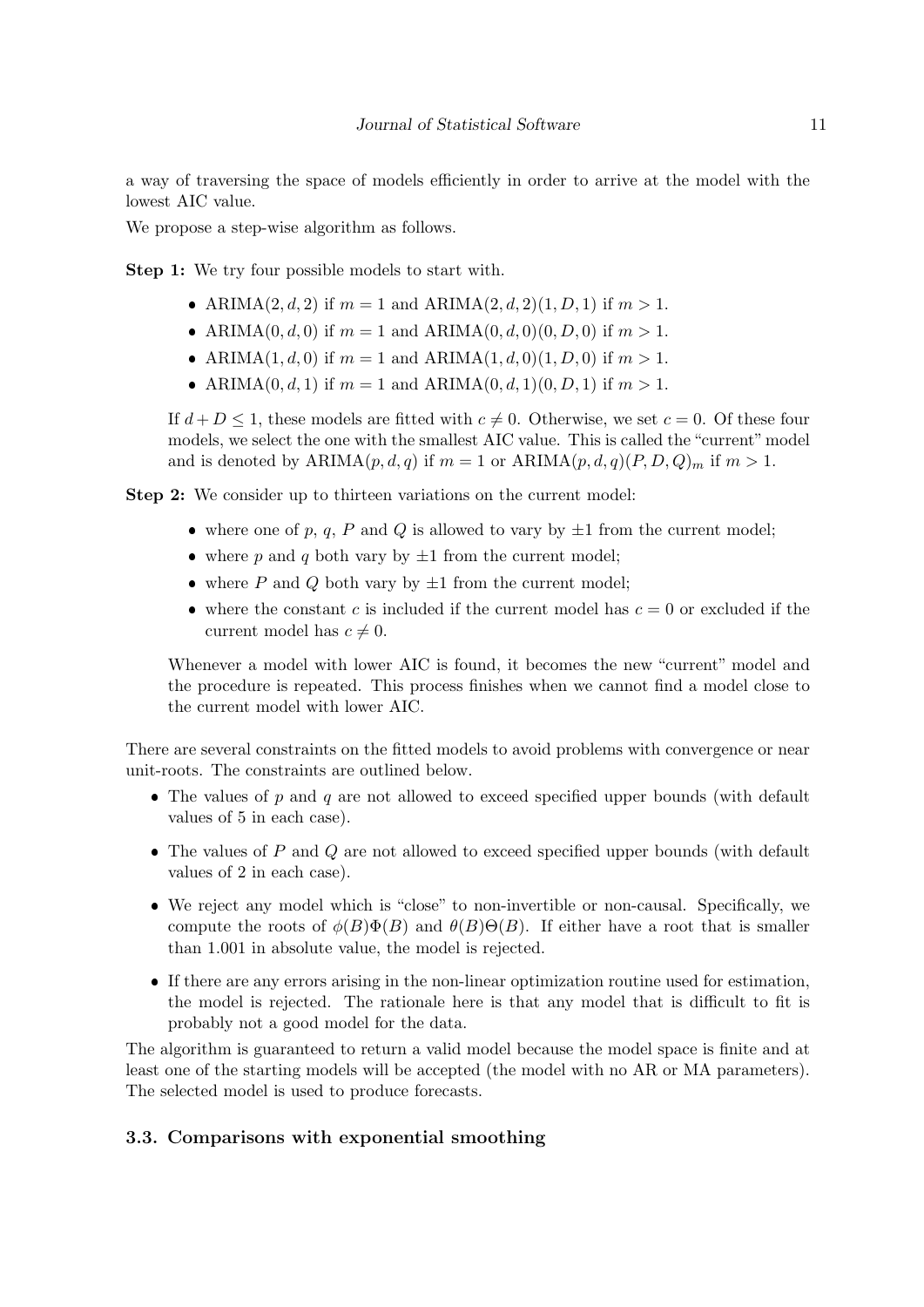There is a widespread myth that ARIMA models are more general than exponential smoothing. This is not true. The two classes of models overlap. The linear exponential smoothing models are all special cases of ARIMA models—the equivalences are discussed in [Hyndman](#page-20-7) [et al.](#page-20-7) [\(2008a\)](#page-20-7). However, the non-linear exponential smoothing models have no equivalent ARIMA counterpart. On the other hand, there are many ARIMA models which have no exponential smoothing counterpart. Thus, the two model classes overlap and are complimentary; each has its strengths and weaknesses.

The exponential smoothing state space models are all non-stationary. Models with seasonality or non-damped trend (or both) have two unit roots; all other models—that is, non-seasonal models with either no trend or damped trend—have one unit root. It is possible to define a stationary model with similar characteristics to exponential smoothing, but this is not normally done. The philosophy of exponential smoothing is that the world is non-stationary. So if a stationary model is required, ARIMA models are better.

One advantage of the exponential smoothing models is that they can be non-linear. So time series that exhibit non-linear characteristics including heteroscedasticity may be better modelled using exponential smoothing state space models.

For seasonal data, there are many more ARIMA models than the 30 possible models in the exponential smoothing class of Section [2.](#page-1-0) It may be thought that the larger model class is advantageous. However, the results in [Hyndman](#page-20-5) *et al.* [\(2002\)](#page-20-5) show that the exponential smoothing models performed better than the ARIMA models for the seasonal M3 competition data. (For the annual M3 data, the ARIMA models performed better.) In a discussion of these results, [Hyndman](#page-20-12) [\(2001\)](#page-20-12) speculates that the larger model space of ARIMA models actually harms forecasting performance because it introduces additional uncertainty. The smaller exponential smoothing class is sufficiently rich to capture the dynamics of almost all real business and economic time series.

### 4. The forecast package

<span id="page-11-0"></span>The algorithms and modelling frameworks for automatic univariate time series forecasting are implemented in the forecast package in R. We illustrate the methods using the following four real time series shown in Figure [1.](#page-12-0)

- ❼ Figure [1\(](#page-12-0)a) shows 125 monthly US government bond yields (percent per annum) from January 1994 to May 2004.
- Figure [1\(](#page-12-0)b) displays 55 observations of annual US net electricity generation (billion kwh) for 1949 through 2003.
- Figure [1\(](#page-12-0)c) presents 113 quarterly observations of passenger motor vehicle production in the U.K. (thousands of cars) for the first quarter of 1977 through the first quarter of 2005.
- Figure [1\(](#page-12-0)d) shows 240 monthly observations of the number of short term overseas visitors to Australia from May 1985 to April 2005.

#### 4.1. Implementation of the automatic exponential smoothing algorithm

The innovations state space modelling framework described in Section [2](#page-1-0) is implemented via the ets() function in the forecast package. (The default settings of ets() do not allow models with multiplicative trend, but they can be included using allow.multiplicative.trend=TRUE.)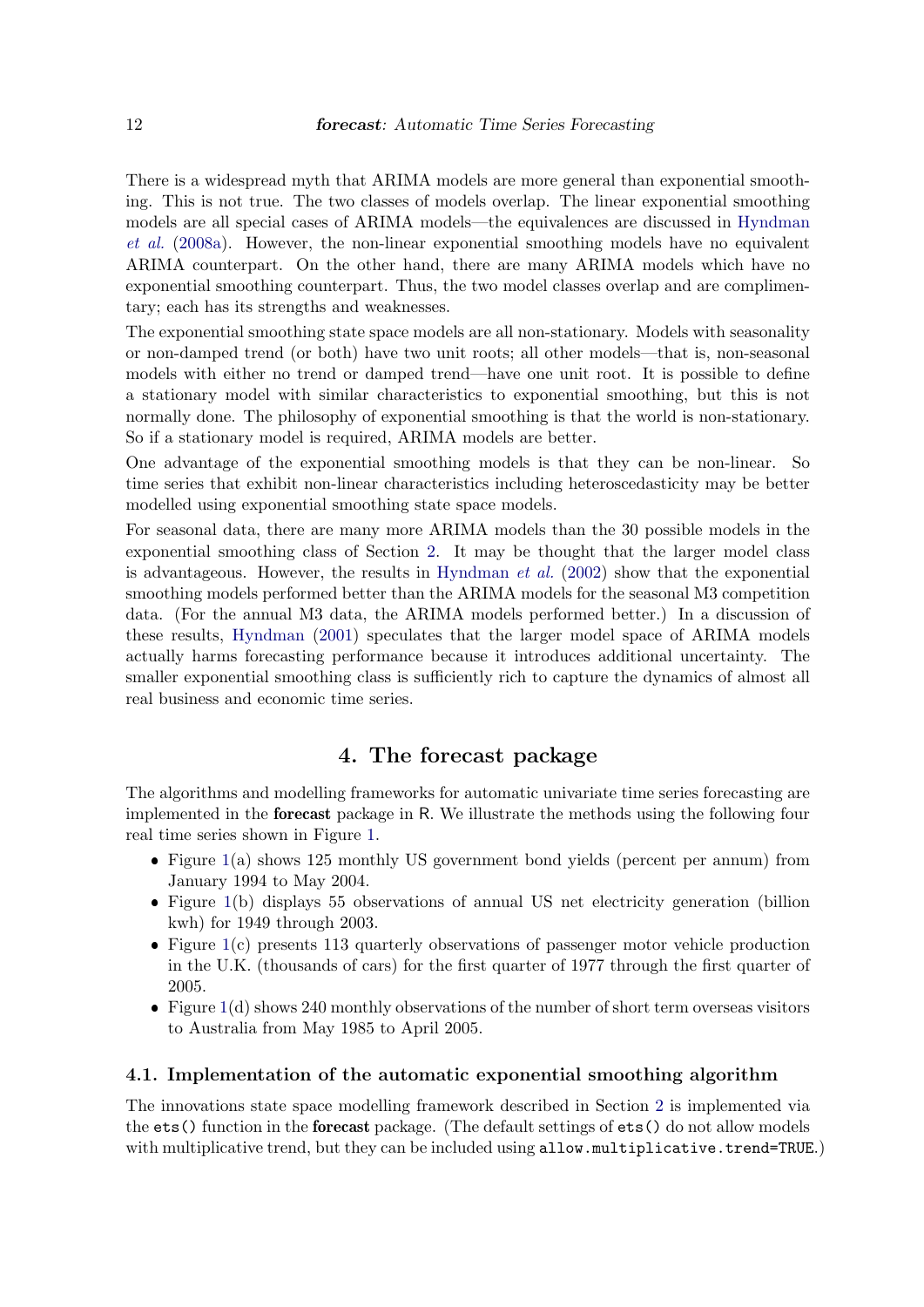

<span id="page-12-0"></span>Figure 1: Four time series showing point forecasts and 80% & 95% prediction intervals obtained using exponential smoothing state space models.

The models chosen via the algorithm for the four data sets were:

- ETS $(A, A_d, N)$  for monthly US 10-year bonds yield  $(\alpha = 0.9999, \beta = 0.09545, \phi = 0.8026, \ell_0 = 5.3252, b_0 = 0.5934);$
- $\bullet$  ETS(M,A,N) for annual US net electricity generation  $(\alpha = 0.9999, \beta = 0.2191, \ell_0 = 254.9338, b_0 = 38.3125);$
- $\bullet$  ETS(A,N,A) for quarterly UK motor vehicle production  $(\alpha = 0.6199, \gamma = 1e-04, \ell_0 = 314.2568, s_{-3} = 25.5223, s_{-2} = 21.1956, s_{-1} = -44.9601,$  $s_0 = -1.7579$ ;
- $\bullet$  ETS(M,A,M) for monthly Australian overseas visitors  $(\alpha = 0.6146, \beta = 0.00019, \gamma = 0.1920, \ell_0 = 92.9631, b_0 = 2.2221, s_{-11} = 0.8413,$  $s_{-10} = 0.8755, s_{-9} = 1.0046, s_{-8} = 0.9317, s_{-7} = 0.8219, s_{-6} = 1.0012, s_{-5} = 1.1130,$  $s_{-4} = 1.3768, s_{-3} = 0.9625, s_{-2} = 1.0669, s_{-1} = 1.0666, s_0 = 0.9378.$

Although there is a lot of computation involved, it can be handled remarkably quickly on modern computers. Each of the forecasts shown in Figure [1](#page-12-0) took no more than a few seconds on a standard PC. The US electricity generation series took the longest as there are no analytical prediction intervals available for the  $ETS(M,M_d,N)$  model. Consequently, the prediction intervals for this series were computed using simulation of 5000 future sample paths.

To apply the algorithm to the US net electricity generation time series usnetelec, we use the following command.

*R> etsfit <- ets(usnetelec)*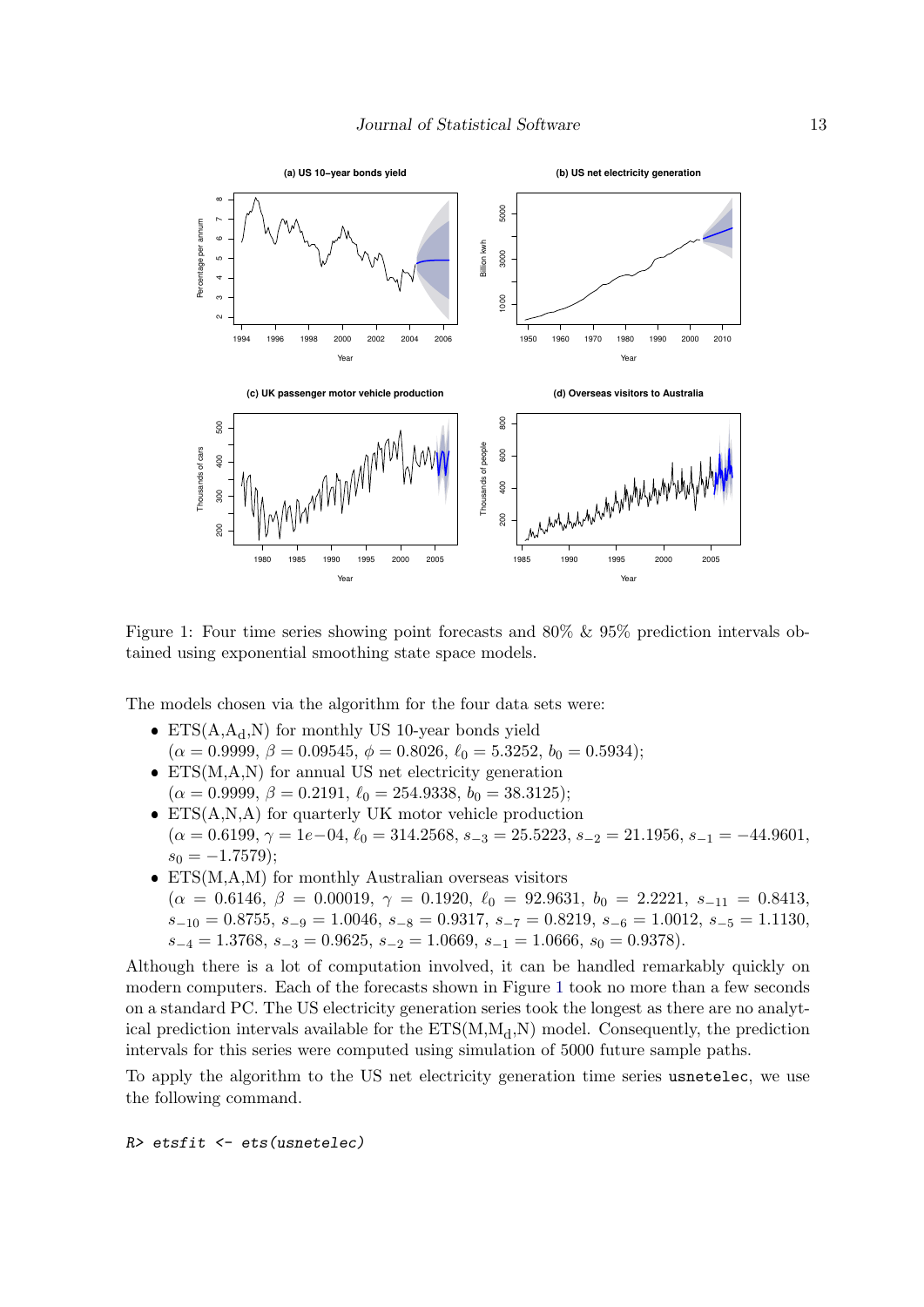The object etsfit is of class "ets" and contains all of the necessary information about the fitted model including model parameters, the value of the state vector  $x_t$  for all t, residuals and so on. Printing the etsfit object shows the main items of interest.

```
R> etsfit
ETS(M, A, N)Call:
 ets(y = usnetelec)Smoothing parameters:
   alpha = 0.9999
   beta = 0.2191Initial states:
   1 = 254.9338b = 38.3125sigma: 0.0259
    AIC AICc BIC
634.0437 635.2682 644.0803
```
Some goodness-of-fit measures (defined in [Hyndman and Koehler 2006\)](#page-20-13) are obtained using accuracy().

*R> accuracy(etsfit)*

ME RMSE MAE MPE MAPE MASE Training set 1.162583 52.00363 36.77721 0.2629582 1.942062 0.5211014 ACF1 Training set 0.006113498

There are also coef(), plot(), summary(), residuals(), fitted() and simulate() methods for objects of class "ets". The plot() function shows time plots of the original time series along with the extracted components (level, growth and seasonal).

The forecast() function computes the required forecasts which are then plotted as in Figure  $1(b)$  $1(b)$ .

Printing the fcast object gives a table showing the prediction intervals.

*R> fcast*

Point Forecast Lo 80 Hi 80 Lo 95 Hi 95 2004 3900.329 3770.801 4029.857 3702.233 4098.425 2005 3952.650 3747.279 4158.022 3638.562 4266.738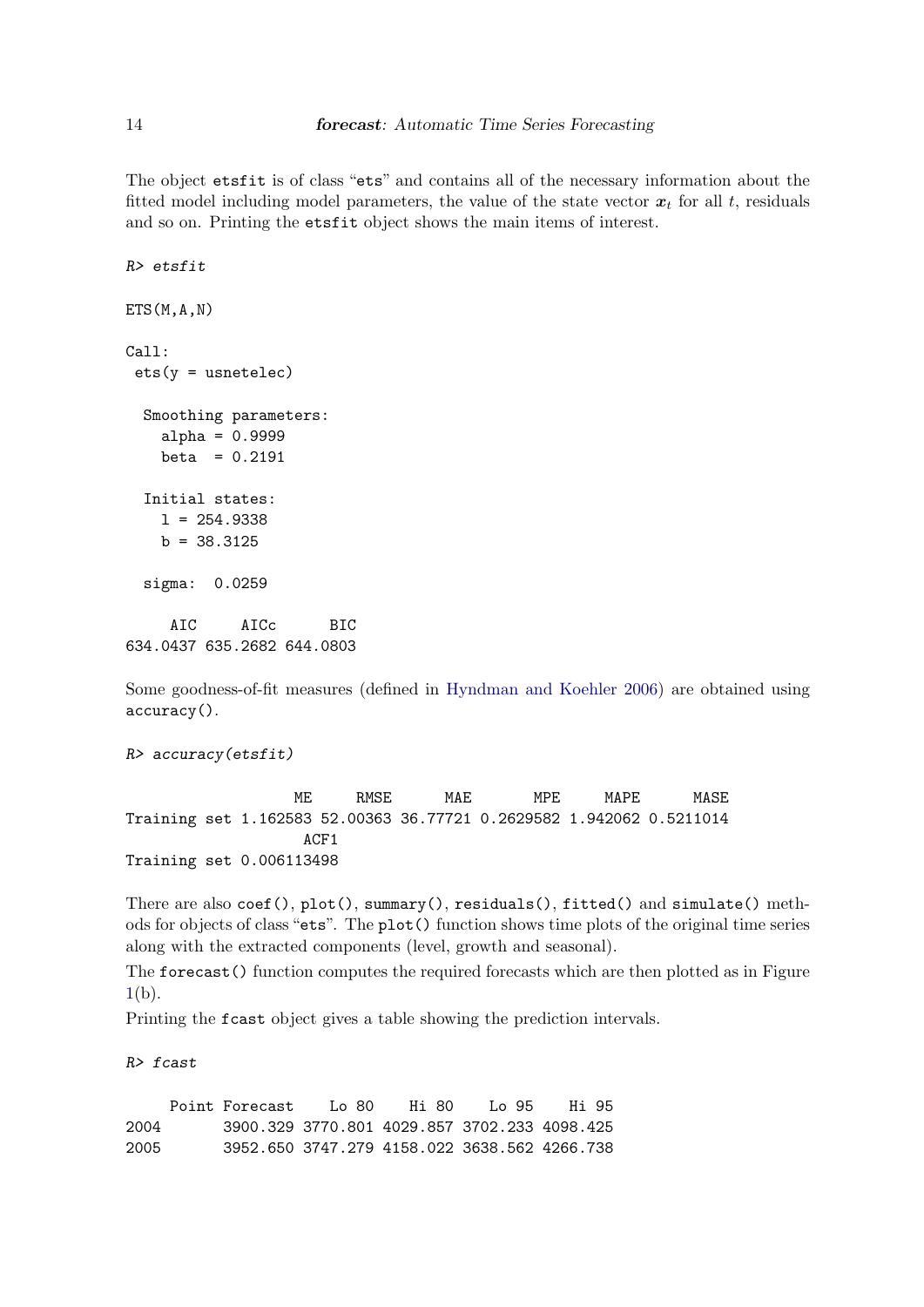| 2006 |  | 4004.972 3725.589 4284.355 3577.692 4432.251 |  |
|------|--|----------------------------------------------|--|
| 2007 |  | 4057.293 3701.885 4412.701 3513.743 4600.842 |  |
| 2008 |  | 4109.614 3674.968 4544.259 3444.881 4774.347 |  |
| 2009 |  | 4161.935 3644.367 4679.503 3370.383 4953.487 |  |
| 2010 |  | 4214.256 3609.881 4818.632 3289.944 5138.569 |  |
| 2011 |  | 4266.577 3571.428 4961.726 3203.439 5329.716 |  |
| 2012 |  | 4318.898 3528.985 5108.812 3110.830 5526.967 |  |
| 2013 |  | 4371.220 3482.552 5259.888 3012.119 5730.320 |  |

The ets() function also provides the useful feature of applying a fitted model to a new data set. For example, we could withhold 10 observations from the usnetelec data set when fitting, then compute the one-step forecast errors for the out-of-sample data.

```
R> fit <- ets(usnetelec[1:45])
R> test <- ets(usnetelec[46:55], model = fit)
R> accuracy(test)
```
We can also look at the measures of forecast accuracy where the forecasts are based on only the fitting data.

```
R> accuracy(forecast(fit,10), usnetelec[46:55])
```
### 4.2. The HoltWinters() function

There is another implementation of exponential smoothing in R via the HoltWinters() func-tion [\(Meyer 2002\)](#page-21-9) in the **stats** package. It implements only the  $(N,N)$ ,  $(A,N)$ ,  $(A,A)$  and  $(A,M)$  methods. The initial states  $x_0$  are fixed using a heuristic algorithm. Because of the way the initial states are estimated, a full three years of seasonal data are required to implement the seasonal forecasts using HoltWinters(). (See [Hyndman and Kostenko](#page-20-14) [\(2007\)](#page-20-14) for the minimal sample size required.) The smoothing parameters are optimized by minimizing the average squared prediction errors, which is equivalent to minimizing [\(7\)](#page-6-0) in the case of additive errors.

There is a predict() method for the resulting object which can produce point forecasts and prediction intervals. Although it is nowhere documented, it appears that the prediction intervals produced by predict() for an object of class HoltWinters are based on an equivalent ARIMA model in the case of the  $(N,N)$ ,  $(A,N)$  and  $(A,A)$  methods, assuming additive errors. These prediction intervals are equivalent to the prediction intervals that arise from the  $(A,N,N)$ ,  $(A,A,N)$  and  $(A,A,A)$  state space models. For the  $(A,M)$  method, the prediction interval provided by predict() appears to be based on [Chatfield and Yar](#page-19-14) [\(1991\)](#page-19-14) which is an approximation to the true prediction interval arising from the (A,A,M) model. Prediction intervals with multiplicative errors are not possible using the HoltWinters() function.

### 4.3. Implementation of the automatic ARIMA algorithm

The algorithm of Section [3](#page-7-0) is applied to the same four time series. Unlike the exponential smoothing algorithm, the ARIMA class of models assumes homoscedasticity, which is not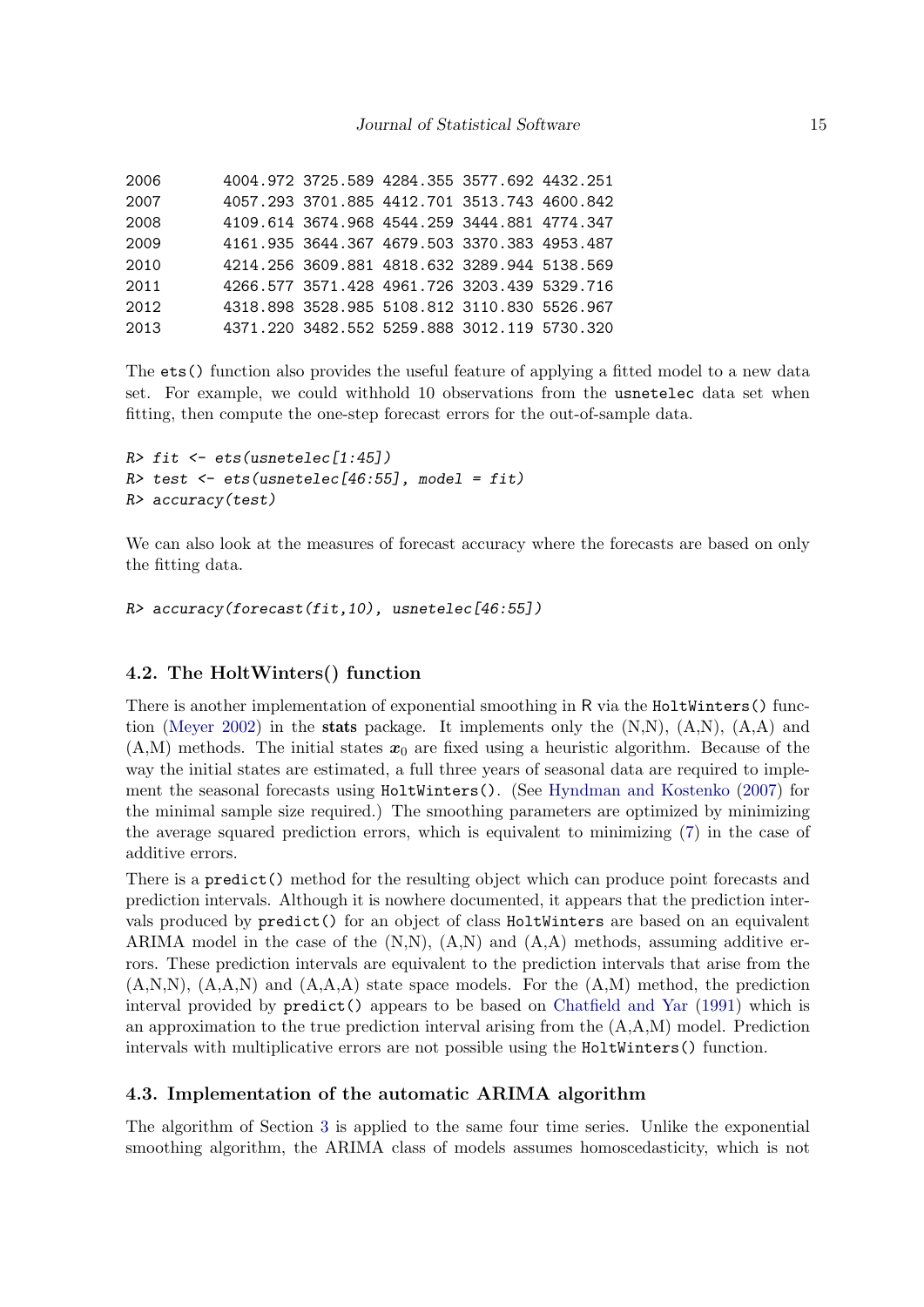always appropriate. Consequently, transformations are sometimes necessary. For these four time series, we model the raw data for series  $(a)$ – $(c)$ , but the logged data for series (d). The prediction intervals are back-transformed with the point forecasts to preserve the probability coverage.

To apply this algorithm to the US net electricity generation time series usnetelec, we use the following commands.

```
R> arimafit <- auto.arima(usnetelec)
R> fcast <- forecast(arimafit)
R> plot(fcast)
```
The function auto.arima() implements the algorithm of Section [3](#page-7-0) and returns an object of class Arima. The resulting forecasts are shown in Figure [2.](#page-15-0) The fitted models are as follows:

- ARIMA $(0,1,1)$  for monthly US 10-year bonds yield  $(\theta_1 = 0.3220)$ ;
- $ARIMA(2,1,2)$  with drift for annual US net electricity generation  $(\phi_1 = -1.3032; \phi_2 = -0.4332; \theta_1 = 1.5284; \theta_2 = 0.8340; c = 66.1585);$
- ARIMA $(1,0,1)(1,1,2)_4$  for quarterly UK motor vehicle production  $(\phi_1 = 0.9253; \phi_2 = NA; \Phi_1 = -0.7526; \Phi_2 = NA);$
- ARIMA $(1,0,1)(0,1,2)_{12}$  with drift for monthly Australian overseas visitors  $(\phi_1 = 0.8968; \theta_1 = -0.3187; \Theta_1 = -0.7110; \Theta_2 = 0.1461; c = 1.4820).$



<span id="page-15-0"></span>Figure 2: Four time series showing point forecasts and 80% & 95% prediction intervals obtained using ARIMA models.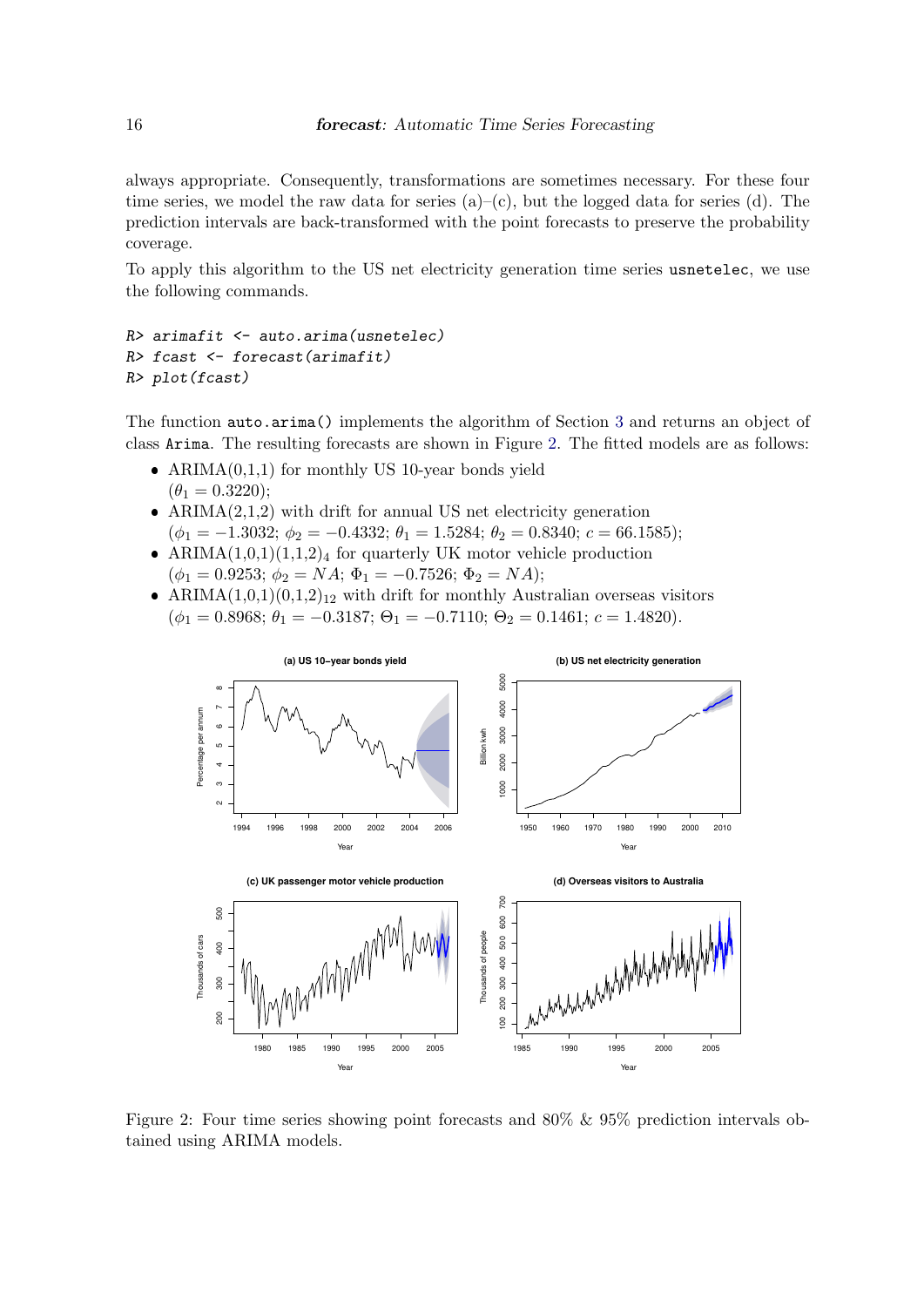Note that the R parameterization has  $\theta(B) = (1 + \theta_1 B + \cdots + \theta_q B)$  and  $\phi(B) = (1 - \phi_1 B + \cdots + \phi_q B)$  $\cdots - \phi_q B$ , and similarly for the seasonal terms.

A summary of the forecasts is available, part of which is shown below.

Forecast method: ARIMA(2,1,2) with drift Series: usnetelec

Coefficients:

|                                         | ar1 ar2 ma1 ma2 drift                     |  |  |
|-----------------------------------------|-------------------------------------------|--|--|
|                                         | $-1.3032$ $-0.4332$ 1.5284 0.8340 66.1585 |  |  |
| s.e. 0.2122 0.2084 0.1417 0.1185 7.5595 |                                           |  |  |

sigma^2 estimated as 2262: log likelihood=-283.34 AIC=578.67 AICc=580.46 BIC=590.61

Error measures:

|  |                                                                      | ME RMSE MAE |  | MPE MAPE MASE | ACF1 |
|--|----------------------------------------------------------------------|-------------|--|---------------|------|
|  | Training set 0.046402 44.894 32.333 -0.61771 2.1012 0.45813 0.022492 |             |  |               |      |

Forecasts:

|      | Point Forecast | $I_{0}$ 80                                   | - Hi 80 | $I_{\cdot}$ 0.5 | Hi 95 |
|------|----------------|----------------------------------------------|---------|-----------------|-------|
| 2004 |                | 3968.957 3908.002 4029.912 3875.734 4062.180 |         |                 |       |
| 2005 |                | 3970.350 3873.950 4066.751 3822.919 4117.782 |         |                 |       |
| 2006 |                | 4097.171 3971.114 4223.228 3904.383 4289.959 |         |                 |       |
| 2007 |                | 4112.332 3969.691 4254.973 3894.182 4330.482 |         |                 |       |
| 2008 |                | 4218.671 4053.751 4383.591 3966.448 4470.894 |         |                 |       |
| 2009 |                | 4254.559 4076.108 4433.010 3981.641 4527.476 |         |                 |       |
| 2010 |                | 4342.760 4147.088 4538.431 4043.505 4642.014 |         |                 |       |
| 2011 |                | 4393.306 4185.211 4601.401 4075.052 4711.560 |         |                 |       |
| 2012 |                | 4470.261 4248.068 4692.455 4130.446 4810.077 |         |                 |       |
| 2013 |                | 4529.113 4295.305 4762.920 4171.535 4886.690 |         |                 |       |

The training set error measures for the two models are very similar. Note that the information criteria are not comparable.

The forecast package also contains the function Arima() which is largely a wrapper to the arima() function in the stats package. The Arima() function in the forecast package makes it easier to include a drift term when  $d+D=1$ . (Setting include.mean=TRUE in the arima() function from the **stats** package will only work when  $d + D = 0$ .) It also provides the facility for fitting an existing ARIMA model to a new data set (as was demonstrated for the ets() function earlier).

One-step forecasts for ARIMA models are now available via a fitted() function. We also provide a new function arima.errors() which returns the original time series after adjusting for regression variables. If there are no regression variables in the ARIMA model, then the errors will be identical to the original series. If there are regression variables in the ARIMA model, then the errors will be equal to the original series minus the effect of the regression variables, but leaving in the serial correlation that is modelled with the AR and MA terms. In contrast, residuals() provides true residuals, removing the AR and MA terms as well.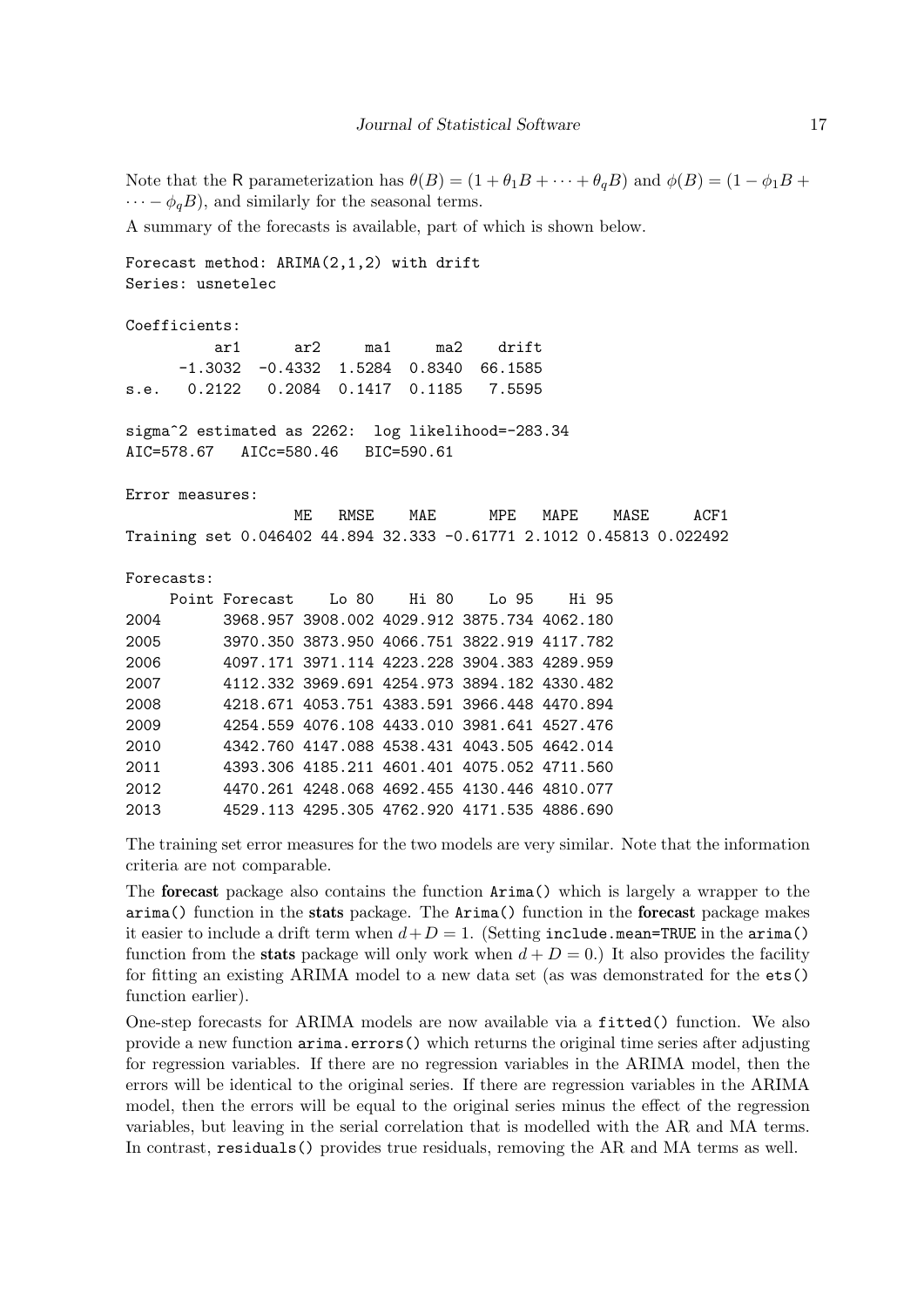The generic functions summary(), print(), fitted() and forecast() apply to models obtained from either the Arima() or arima() functions.

### 4.4. The forecast() function

The forecast () function is generic and has S3 methods for a wide range of time series models. It computes point forecasts and prediction intervals from the time series model. Methods exist for models fitted using ets(), auto.arima(), Arima(), arima(), ar(), HoltWinters() and StructTS().

There is also a method for a ts object. If a time series object is passed as the first argument to forecast(), the function will produce forecasts based on the exponential smoothing algorithm of Section [2.](#page-1-0)

In most cases, there is an existing predict() function which is intended to do much the same thing. Unfortunately, the resulting objects from the predict() function contain different information in each case and so it is not possible to build generic functions (such as plot() and summary()) for the results. So, instead, forecast() acts as a wrapper to predict(), and packages the information obtained in a common format (the forecast class). We also define a default predict() method which is used when no existing predict() function exists, and calls the relevant forecast() function. Thus, predict() methods parallel forecast() methods, but the latter provide consistent output that is more useable.

### 4.5. The forecast class

The output from the forecast() function is an object of class "forecast" and includes at least the following information:

- the original series;
- point forecasts;
- prediction intervals of specified coverage;
- the forecasting method used and information about the fitted model;
- residuals from the fitted model;
- one-step forecasts from the fitted model for the period of the observed data.

There are print(), plot() and summary() methods for the "forecast" class. Figures [1](#page-12-0) and [2](#page-15-0) were produced using the plot() method.

The prediction intervals are, by default, computed for 80% and 95% coverage, although other values are possible if requested. Fan charts [\(Wallis 1999\)](#page-21-10) are possible using the combination plot(forecast(model.object, fan = TRUE)).

### 4.6. Other functions

We now briefly describe some of the other features of the **forecast** package. Each of the following functions produces an object of class "forecast".

croston()

: implements the method of [Croston](#page-19-15) [\(1972\)](#page-19-15) for intermittent demand forecasting. In this method, the time series is decomposed into two separate sequences: the non-zero values and the time intervals between non-zero values. These are then independently forecast using simple exponential smoothing and the forecasts of the original series are obtained as ratios of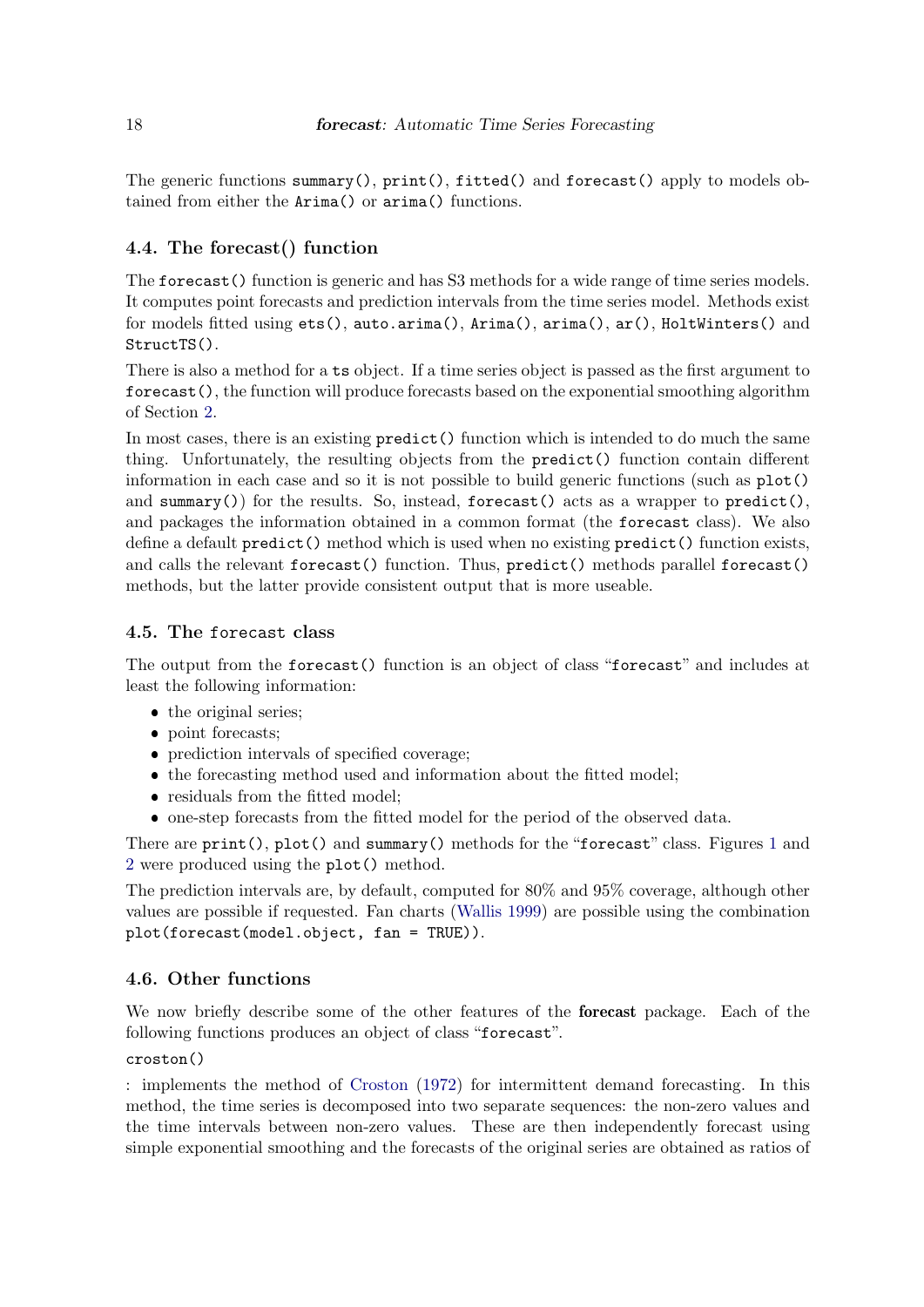the two sets of forecasts. No prediction intervals are provided because there is no underlying stochastic model [\(Shenstone and Hyndman 2005\)](#page-21-11).

### theta()

: provides forecasts from the Theta method [\(Assimakopoulos and Nikolopoulos 2000\)](#page-19-0). [Hyn](#page-20-15)[dman and Billah](#page-20-15) [\(2003\)](#page-20-15) showed that these were equivalent to a special case of simple exponential smoothing with drift.

### splinef()

: gives cubic-spline forecasts, based on fitting a cubic spline to the historical data and extrapolating it linearly. The details of this method, and the associated prediction intervals, are discussed in [Hyndman](#page-20-4) et al. [\(2005a\)](#page-20-4).

### meanf()

: returns forecasts based on the historical mean.

### rwf()

: gives "naïve" forecasts equal to the most recent observation assuming a random walk model. This function also allows forecasting using a random walk with drift.

In addition, there are some new plotting functions for time series.

### tsdisplay()

: provides a time plot along with an ACF and PACF.

### seasonplot()

: produces a seasonal plot as described in [Makridakis](#page-21-1) et al. [\(1998\)](#page-21-1).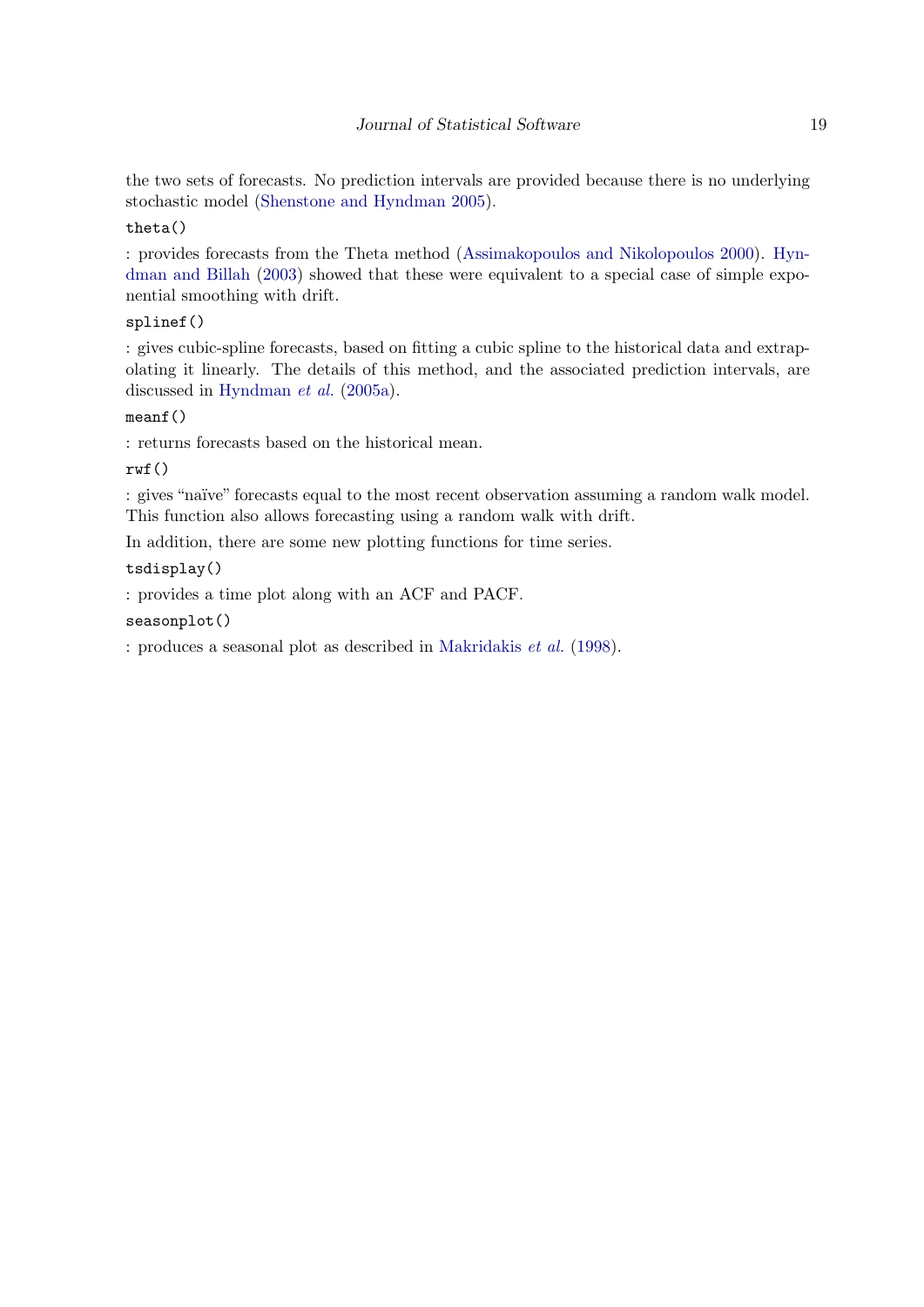### Bibliography

- <span id="page-19-4"></span>Anderson BDO, Moore JB (1979). Optimal Filtering. Prentice-Hall, Englewood Cliffs.
- <span id="page-19-5"></span>Aoki M (1987). State Space Modeling of Time Series. Springer-Verlag, Berlin.
- Archibald BC (1990). "Parameter Space of the Holt-Winters' Model." International Journal of Forecasting, 6, 199–209.
- <span id="page-19-0"></span>Assimakopoulos V, Nikolopoulos K (2000). "The Theta Model: A Decomposition Approach to Forecasting." International Journal of Forecasting, 16, 521–530.
- <span id="page-19-2"></span>Bowerman BL, O'Connell RT, Koehler AB (2005). Forecasting, Time Series and Regression: An Applied Approach. Thomson Brooks/Cole, Belmont CA.
- <span id="page-19-10"></span>Brockwell PJ, Davis RA (1991). Time Series: Theory and Methods. 2nd edition. Springer-Verlag, New York.
- <span id="page-19-13"></span>Canova F, Hansen BE (1995). "Are Seasonal Patterns Constant Over Time? A Test for Seasonal Stability." Journal of Business and Economic Statistics, 13, 237–252.
- <span id="page-19-14"></span>Chatfield C, Yar M (1991). "Prediction Intervals for Multiplicative Holt-Winters." International Journal of Forecasting, 7, 31–37.
- <span id="page-19-15"></span>Croston JD (1972). "Forecasting and Stock Control for Intermittent Demands." Operational Research Quarterly, 23(3), 289–304.
- <span id="page-19-12"></span>Dickey DA, Fuller WA (1981). "Likelihood Ratio Statistics for Autoregressive Time Series with a Unit Root." *Econometrica*, **49**, 1057–1071.
- <span id="page-19-11"></span>Durbin J, Koopman SJ (2001). Time Series Analysis by State Space Methods. Oxford University Press, Oxford.
- <span id="page-19-1"></span>Gardner Jr ES (1985). "Exponential Smoothing: The State of the Art." Journal of Forecasting, 4, 1–28.
- <span id="page-19-3"></span>Gardner Jr ES, McKenzie E (1985). "Forecasting Trends in Time Series." Management Science, 31(10), 1237–1246.
- <span id="page-19-7"></span>Gómez V (1998). "Automatic Model Identification in the Presence of Missing Observations and Outliers." Working paper D-98009, Ministerio de Economía y Hacienda, Dirección General de Análisis y Programación Presupuestaria.
- <span id="page-19-8"></span>Gómez V, Maravall A (1998). "Programs **TRAMO** and **SEATS**, Instructions for the Users." Working paper  $97001$ , Ministerio de Economía y Hacienda, Dirección General de Análisis y Programación Presupuestaria.
- <span id="page-19-9"></span>Goodrich RL (2000). "The **Forecast Pro** Methodology." International Journal of Forecasting, 16(4), 533–535.
- <span id="page-19-6"></span>Hannan EJ, Rissanen J (1982). "Recursive Estimation of Mixed Autoregressive-Moving Average Order." Biometrika, 69(1), 81–94.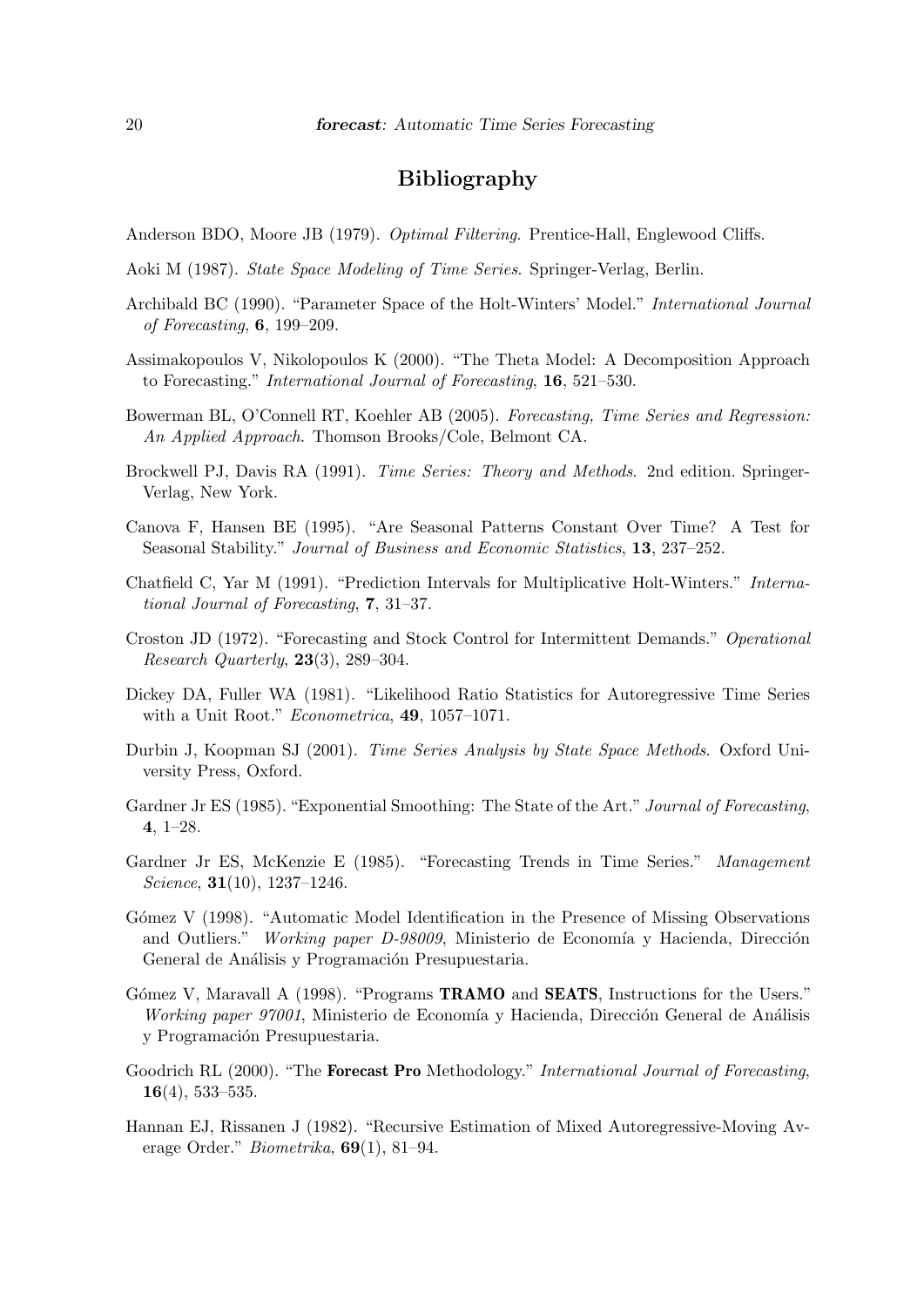- <span id="page-20-9"></span>Hendry DF (1997). "The Econometrics of Macroeconomic Forecasting." The Economic Journal,  $107(444)$ , 1330–1357.
- <span id="page-20-10"></span>Hylleberg S, Engle R, Granger C, Yoo B (1990). "Seasonal Integration and Cointegration." Journal of Econometrics, 44, 215–238.
- <span id="page-20-12"></span>Hyndman RJ (2001). "It's Time To Move from 'What' To 'Why'—Comments on the M3- Competition." International Journal of Forecasting, 17(4), 567–570.
- <span id="page-20-7"></span>Hyndman RJ, Akram M, Archibald BC (2008a). "The Admissible Parameter Space for Exponential Smoothing Models." Annals of the Institute of Statistical Mathematics,  $60(2)$ , 407–426.
- <span id="page-20-15"></span>Hyndman RJ, Billah B (2003). "Unmasking the Theta Method." International Journal of Forecasting, 19(2), 287–290.
- <span id="page-20-0"></span>Hyndman RJ, Khandakar Y (2008). "Automatic Time Series Forecasting: The Forecast Package for R." Journal of Statistical Software, 27.
- <span id="page-20-4"></span>Hyndman RJ, King ML, Pitrun I, Billah B (2005a). "Local Linear Forecasts Using Cubic Smoothing Splines." Australian  $\mathcal B$  New Zealand Journal of Statistics, 47(1), 87–99.
- <span id="page-20-13"></span>Hyndman RJ, Koehler AB (2006). "Another Look at Measures of Forecast Accuracy." International Journal of Forecasting, 22, 679–688.
- <span id="page-20-6"></span>Hyndman RJ, Koehler AB, Ord JK, Snyder RD (2005b). "Prediction Intervals for Exponential Smoothing Using Two New Classes of State Space Models." Journal of Forecasting, 24, 17–37.
- <span id="page-20-1"></span>Hyndman RJ, Koehler AB, Ord JK, Snyder RD (2008b). Forecasting with Exponential Smoothing: The State Space Approach. Springer-Verlag. URL [http://www.](http://www.exponentialsmoothing.net/) [exponentialsmoothing.net/](http://www.exponentialsmoothing.net/).
- <span id="page-20-5"></span>Hyndman RJ, Koehler AB, Snyder RD, Grose S (2002). "A State Space Framework for Automatic Forecasting Using Exponential Smoothing Methods." International Journal of Forecasting, 18(3), 439–454.
- <span id="page-20-14"></span>Hyndman RJ, Kostenko AV (2007). "Minimum Sample Size Requirements for Seasonal Forecasting Models." Foresight: The International Journal of Applied Forecasting, 6, 12–15.
- <span id="page-20-11"></span>Kwiatkowski D, Phillips PC, Schmidt P, Shin Y (1992). "Testing the Null Hypothesis of Stationarity Against the Alternative of a Unit Root." Journal of Econometrics, 54, 159– 178.
- <span id="page-20-8"></span>Liu LM (1989). "Identification of Seasonal Arima Models Using a Filtering Method." Communications in Statistics: Theory & Methods, 18, 2279-2288.
- <span id="page-20-2"></span>Makridakis S, Anderson A, Carbone R, Fildes R, Hibon M, Lewandowski R, Newton J, Parzen E, Winkler R (1982). "The Accuracy of Extrapolation (Time Series) Methods: Results of a Forecasting Competition." Journal of Forecasting, 1, 111–153.
- <span id="page-20-3"></span>Makridakis S, Hibon M (2000). "The M3-Competition: Results, Conclusions and Implications." International Journal of Forecasting, 16, 451–476.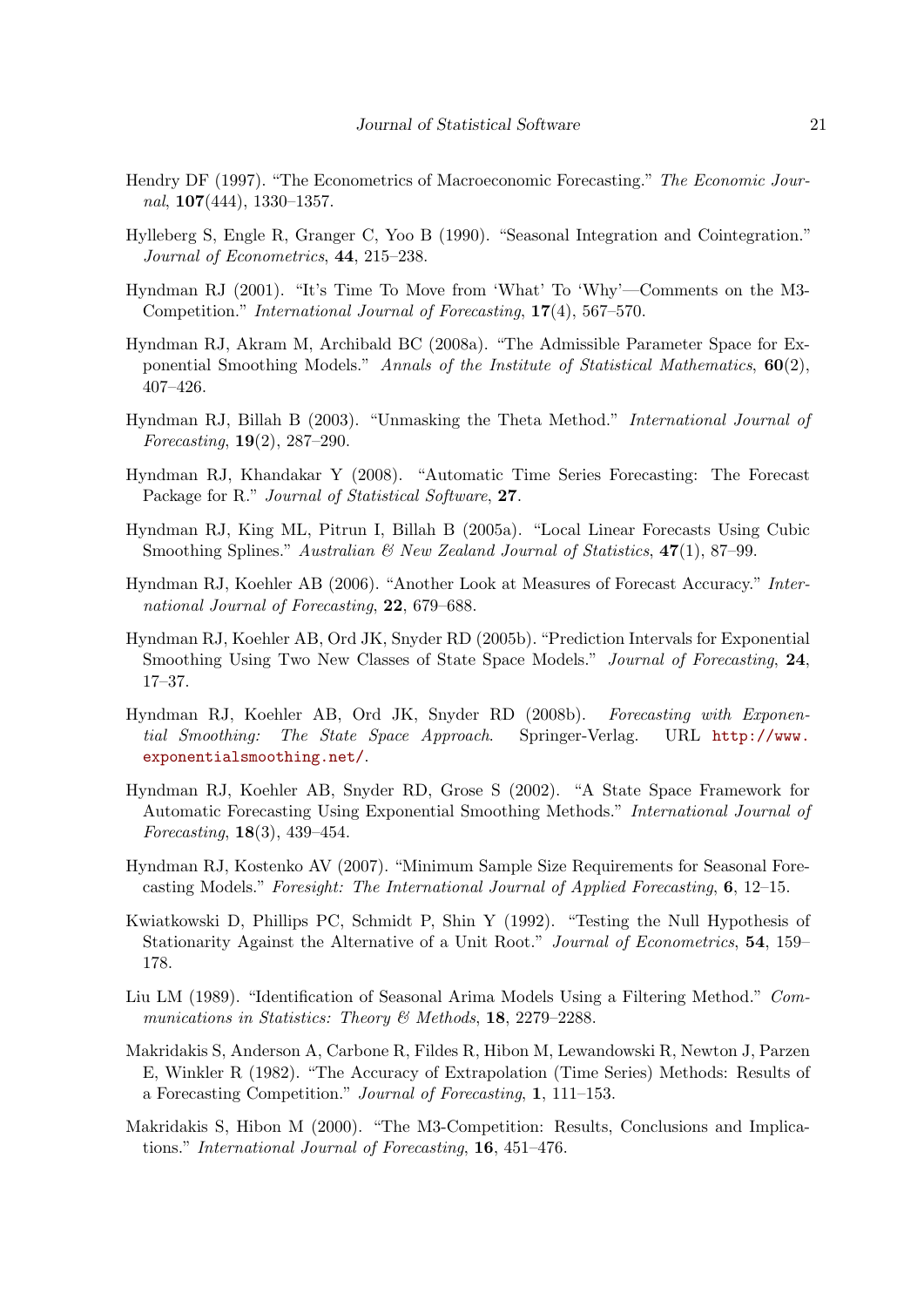- <span id="page-21-1"></span>Makridakis S, Wheelwright SC, Hyndman RJ (1998). Forecasting: Methods and Applications. 3rd edition. John Wiley & Sons, New York. URL [http://www.robhyndman.info/](http://www.robhyndman.info/forecasting/) [forecasting/](http://www.robhyndman.info/forecasting/).
- <span id="page-21-4"></span>Mélard G, Pasteels JM (2000). "Automatic ARIMA Modeling Including Intervention, Using Time Series Expert Software." International Journal of Forecasting, 16, 497–508.
- <span id="page-21-9"></span>Meyer D (2002). "Naive Time Series Forecasting Methods." R News, 2(2), 7–10. URL <http://CRAN.R-project.org/doc/Rnews/>.
- <span id="page-21-2"></span>Ord JK, Koehler AB, Snyder RD (1997). "Estimation and Prediction for a Class of Dynamic Nonlinear Statistical Models." Journal of the American Statistical Association, 92, 1621– 1629.
- <span id="page-21-6"></span>Ord K, Lowe S (1996). "Automatic Forecasting." The American Statistician, 50(1), 88–94.
- Pegels CC (1969). "Exponential Forecasting: Some New Variations." Management Science, 15(5), 311–315.
- <span id="page-21-0"></span>R Development Core Team (2008). R: A Language and Environment for Statistical Computing. R Foundation for Statistical Computing, Vienna, Austria. ISBN 3-900051-07-0, URL [http:](http://www.R-project.org/) [//www.R-project.org/](http://www.R-project.org/).
- <span id="page-21-5"></span>Reilly D (2000). "The **Autobox** System." *International Journal of Forecasting*, **16**(4), 531–533.
- <span id="page-21-7"></span>Ripley BD (2002). "Time Series in R 1.5.0." R News, 2(2), 2–7. URL [http://CRAN.](http://CRAN.R-project.org/doc/Rnews/) [R-project.org/doc/Rnews/](http://CRAN.R-project.org/doc/Rnews/).
- <span id="page-21-11"></span>Shenstone L, Hyndman RJ (2005). "Stochastic Models Underlying Croston's Method for Intermittent Demand Forecasting." Journal of Forecasting, 24, 389–402.
- <span id="page-21-8"></span>Smith J, Yadav S (1994). "Forecasting Costs Incurred from Unit Differencing Fractionally Integrated Processes." International Journal of Forecasting, 10(4), 507–514.
- <span id="page-21-3"></span>Taylor JW (2003). "Exponential Smoothing with a Damped Multiplicative Trend." International Journal of Forecasting, 19, 715–725.
- <span id="page-21-10"></span>Wallis KF (1999). "Asymmetric Density Forecasts of Inflation and the Bank of England's Fan Chart." National Institute Economic Review, 167(1), 106–112.